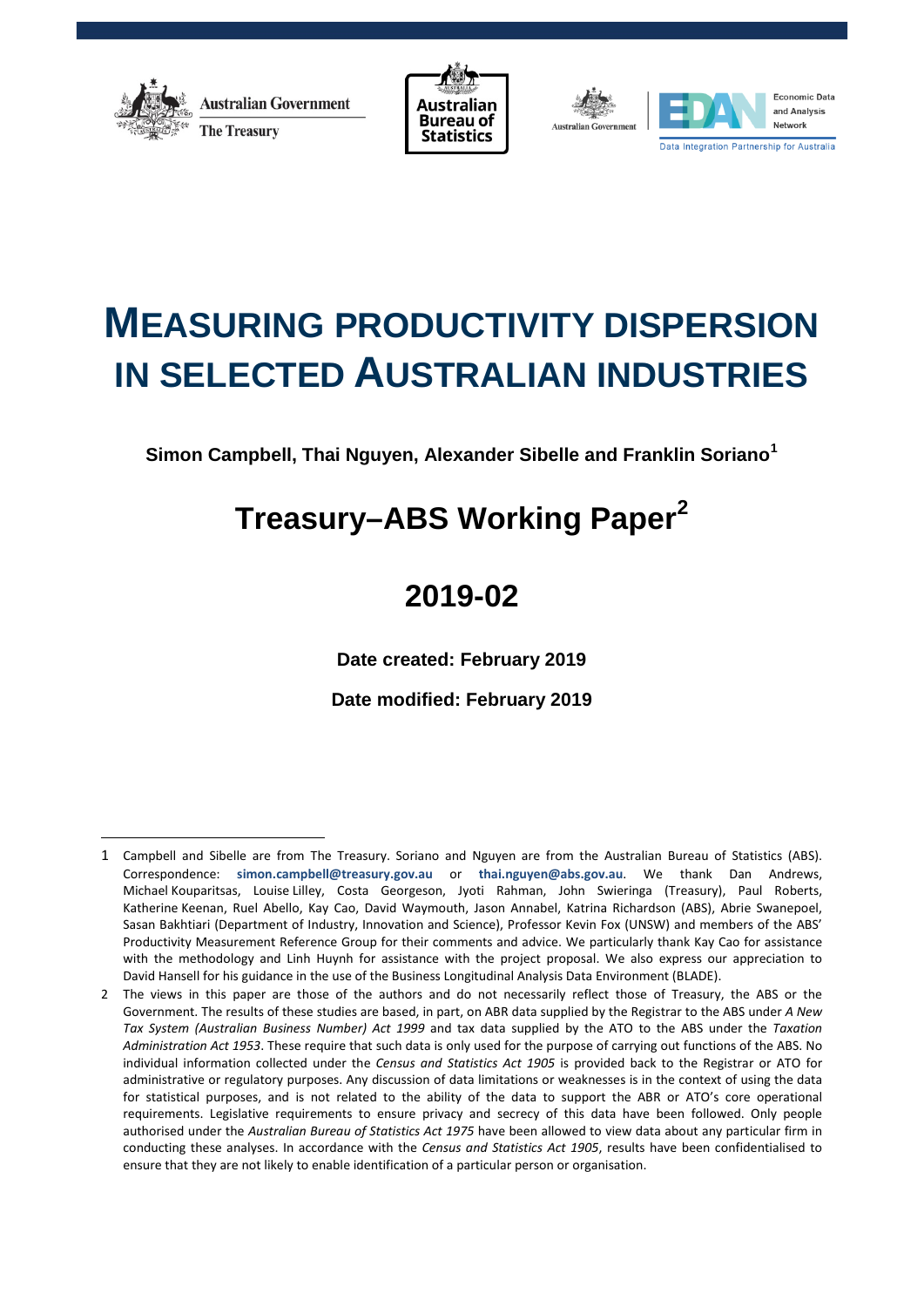#### © Commonwealth of Australia 2019

This publication is available for your use under a **[Creative Commons BY Attribution 3.0 Australia](http://creativecommons.org/licenses/by/3.0/au/deed.en)** licence, with the exception of the Commonwealth Coat of Arms, the Treasury logo, photographs, images, signatures and where otherwise stated. The full licence terms are available from **<http://creativecommons.org/licenses/by/3.0/au/legalcode>**.



Use of Treasury material under a **[Creative Commons BY Attribution 3.0 Australia](http://creativecommons.org/licenses/by/3.0/au/deed.en)** licence requires you to attribute the work (but not in any way that suggests that the Treasury endorses you or your use of the work).

#### *Treasury material used 'as supplied'*

Provided you have not modified or transformed Treasury material in any way including, for example, by changing the Treasury text; calculating percentage changes; graphing or charting data; or deriving new statistics from published Treasury statistics — then Treasury prefers the following attribution:

*Source: The Australian Government the Treasury*

#### **Derivative material**

If you have modified or transformed Treasury material, or derived new material from those of the Treasury in any way, then Treasury prefers the following attribution:

*Based on The Australian Government the Treasury data*

#### **Use of the Coat of Arms**

The terms under which the Coat of Arms can be used are set out on the It's an Honour website (see **[www.itsanhonour.gov.au](http://www.itsanhonour.gov.au/)**).

#### **Other uses**

Enquiries regarding this licence and any other use of this document are welcome at:

Manager Media Unit The Treasury Langton Crescent Parkes ACT 2600 Email: **[medialiaison@treasury.gov.au](mailto:medialiaison@treasury.gov.au)**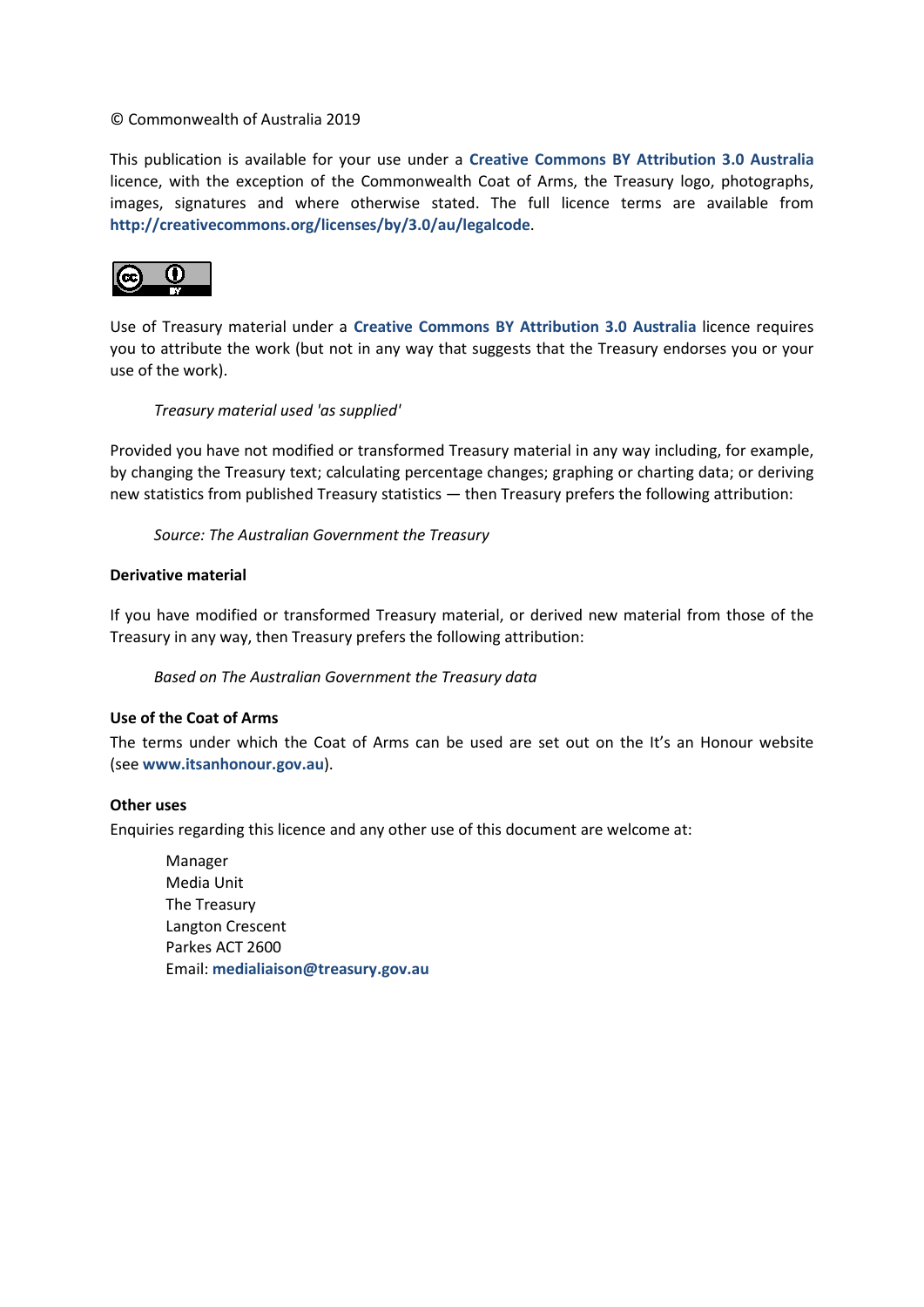Measuring productivity dispersion in selected Australian industries Simon Campbell, Thai Nguyen, Alexander Sibelle and Franklin Soriano 2019-02 February 2019

# <span id="page-2-0"></span>**ABSTRACT**

Productivity growth is a key determinant of improvements in living standards in the long run. However, analysis of productivity trends at the aggregate level does not capture the variation of firm and sub-industry productivity performance that underlies industry or aggregate productivity. By examining the differences in productivity performance of firms in particular industries (that is, productivity dispersion) we can enhance our understanding of the rich productivity dynamics of the economy and ultimately help to better inform policy advice. This paper – a collaboration between Treasury and the Australian Bureau of Statistics – uses firm-level data from the Business Longitudinal Analysis Data Environment (BLADE) to measure the dispersion in labour productivity for six Australian industries (Manufacturing; Construction; Retail Trade; Wholesale Trade; Professional, Scientific and Technical Services; and Administrative and Support Services). The study finds labour productivity dispersion to be persistent in the selected industries. Among the six industries, Manufacturing and Professional, Scientific and Technical Services exhibit the smallest labour productivity gap between businesses at the top and bottom quartiles. Contrary to international evidence, there is little evidence of widening labour productivity dispersion over time, with dispersion decreasing to varying degrees over 2001-02 to 2013-14. In particular, labour productivity dispersion declined significantly over the period in Retail Trade and Wholesale Trade. We also explore potential drivers of labour productivity dispersion and its relationship with aggregate labour productivity, and discuss avenues for further research.

JEL Classification Numbers: C23, C55, D22, D30, E23, E24 Keywords: productivity, dispersion, firm-level, BLADE

#### **Thai Nguyen**

Aggregation, Productivity and Transitioning Section Production, Income and Expenditure Branch Australian Bureau of Statistics Locked Bag 10 Belconnen ACT 2616

#### **Simon Campbell**

Macroeconomic Modelling and Policy Division Macroeconomic Group The Treasury Langton Crescent Parkes ACT 2600

#### **Franklin Soriano**

Advanced Modelling and Optimisation Section Methodology Transformation Branch Australian Bureau of Statistics Locked Bag 10 Belconnen ACT 2616

#### **Alexander Sibelle**

Macroeconomic Modelling and Policy Division Macroeconomic Group The Treasury Langton Crescent Parkes ACT 2600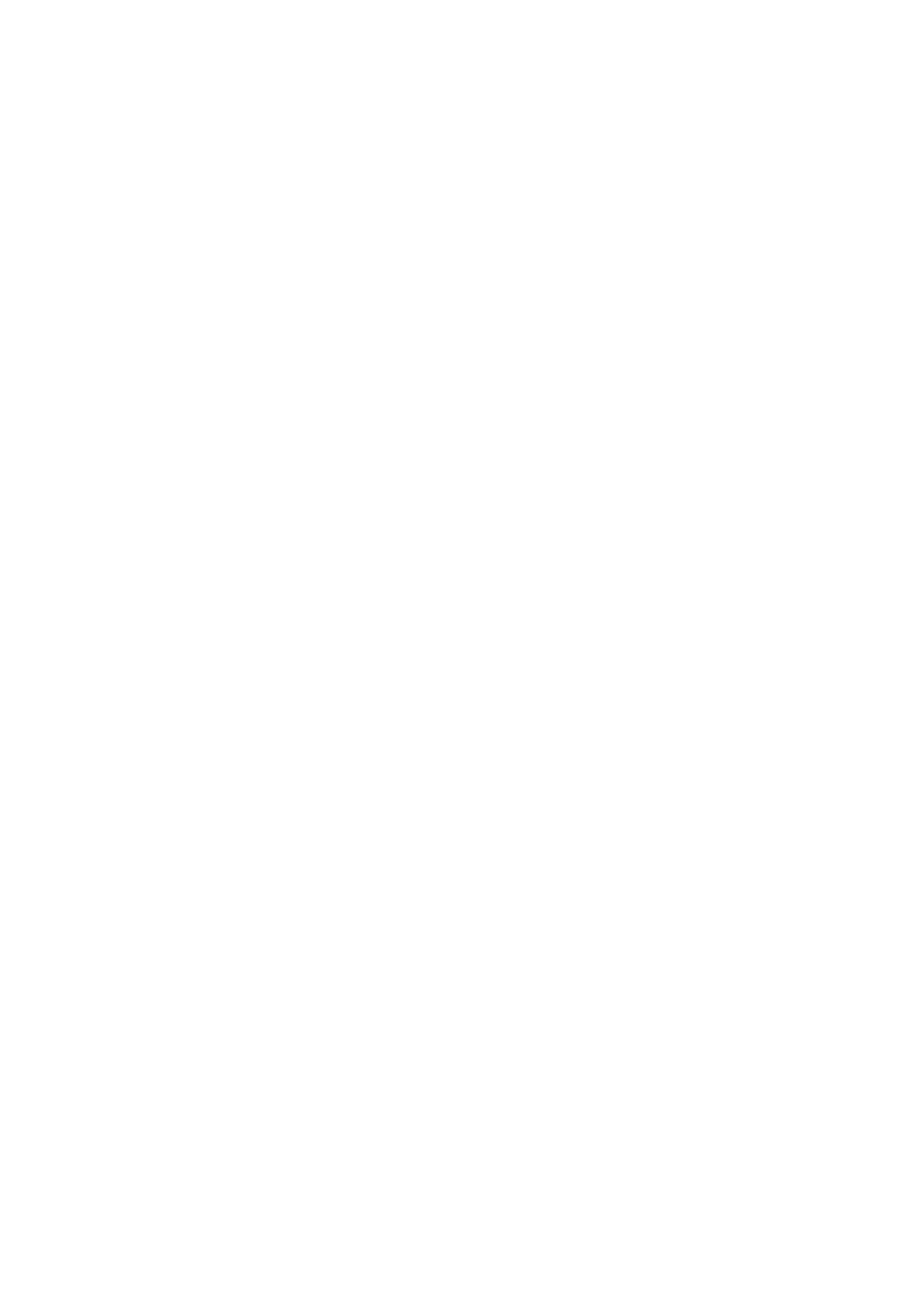# **CONTENTS**

| 2. |  |
|----|--|
| 3. |  |
|    |  |
|    |  |
|    |  |
|    |  |
|    |  |
|    |  |
|    |  |
|    |  |
| 5. |  |
|    |  |
|    |  |
|    |  |
|    |  |
| 6. |  |
|    |  |
|    |  |
|    |  |
|    |  |
|    |  |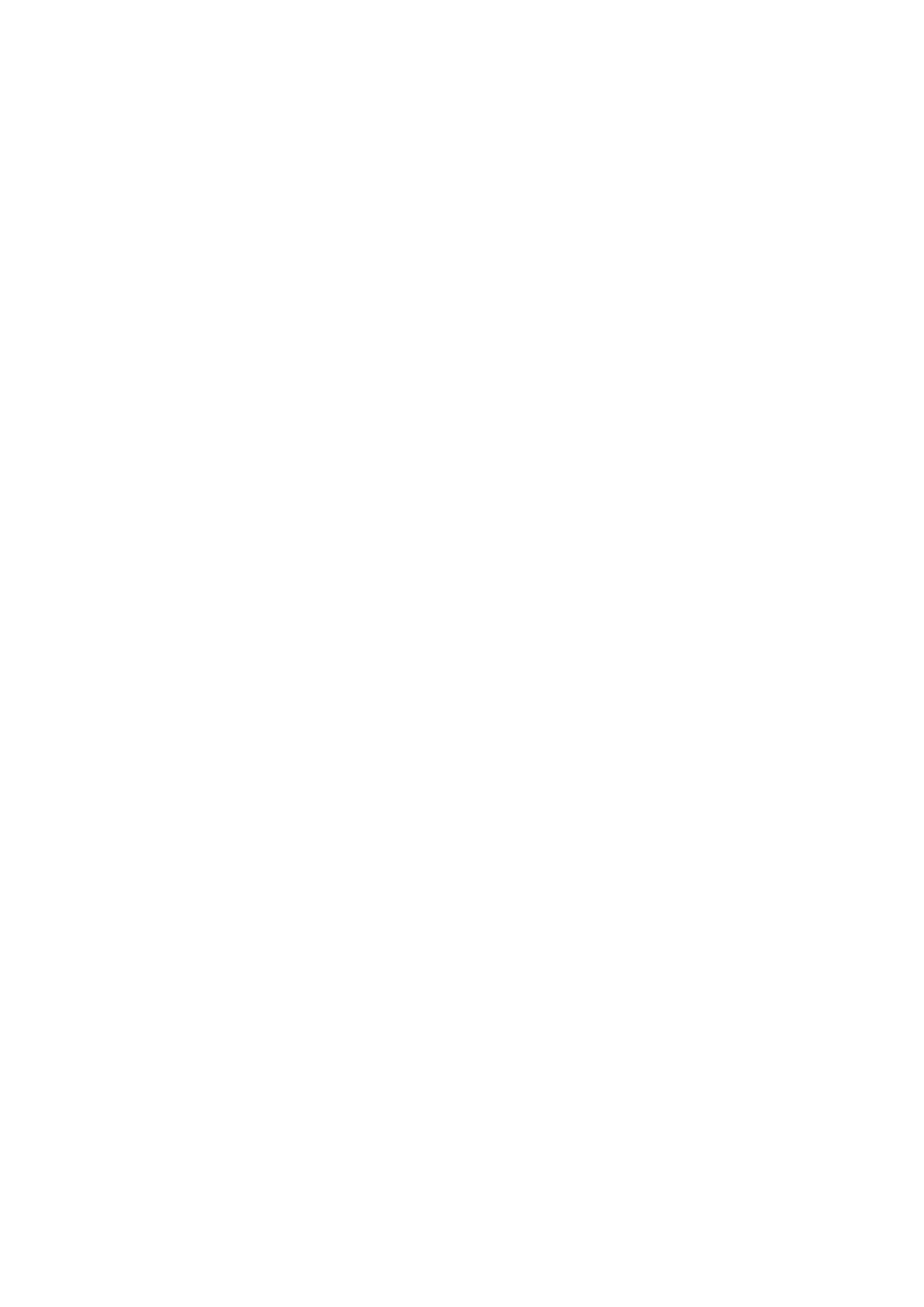# <span id="page-6-0"></span>**1. INTRODUCTION**

There has been a well-documented slowdown in global productivity growth since the early 2000s. This slowdown is of concern to policy makers and researchers given productivity growth is a key determinant of improvements in living standards in the long run. Although Australia's labour productivity performance has been better than many other advanced economies (OECD, 2017), a deeper understanding of productivity dynamics and the heterogeneity of firms' productivity can help to inform the potential productivity-enhancing policies needed to continue to improve living standards.

This paper uses firm-level data from BLADE to measure the dispersion in labour productivity<sup>[3](#page-6-1)</sup> – that is, the width of the labour productivity-level distribution – among Australian firms in six industries.<sup>[4](#page-6-2)</sup> Productivity dispersion as a measure of heterogeneity of firm performance is relevant to the understanding of business dynamism, technology diffusion of frontier firms and resource reallocation (Bartelsman and Wolf, 2017). From this perspective, productivity dispersion studies are valuable inputs to the formulation of productivity-enhancing policies.

Prior to BLADE, studies on Australian firm performance primarily relied on survey data such as the Business Longitudinal Survey covering the 1994-95 to 1997-98 period or the Business Longitudinal Database focusing on small and medium enterprises (Hansell and Rafi, 2018). BLADE, a platform to integrate and link administrative with survey datasets, presents the most comprehensive Australian government's data holdings at business level.<sup>[5](#page-6-3)</sup> The extensive coverage of the Australian business population in BLADE offers a unique opportunity to examine productivity dispersion – a concept most relevant at disaggregated levels. Beyond this study, the rich content of BLADE offers a great potential for a stream of follow-up work in productivity analysis and for greater use of evidence-based policy-making.

This paper builds on a growing empirical body of productivity dispersion studies over the past two decades using firm-level data in a range of countries, both across industries and time. These studies, as do this paper, consistently find persistent dispersion in productivity performance among firms within a given industry albeit to varying degrees.

For example, a recent study in New Zealand found that the ratio of labour productivity levels between the top and bottom quartiles in selected industries in 2001 and 2012 ranged from around two in Construction to around 5½ in Manufacturing (Jaffe*,* Le and Chappell, 2016). Criscuolo, Haskel and Martin (2003) find the top (90<sup>th</sup> percentile) UK Manufacturing firms in 2000 were around five times as productive in terms of labour productivity as the least productive  $(10<sup>th</sup>$  percentile) firms. Other papers revealing similar results include Syverson (2011), Syverson (2003) and Bartelsman and Doms (2000). From a global perspective, Andrews, Criscuolo and Gal (2016) also find that the degree of productivity dispersion between firms at the global frontier in a given industry and the laggards has been increasing over time.

**<sup>.</sup>** 3 Throughout the paper, productivity and labour productivity are used interchangeably unless otherwise indicated.

<span id="page-6-2"></span><span id="page-6-1"></span><sup>4</sup> See Section 3 for methodology. Note multifactor productivity (MFP) dispersion is left to future work due to the complexity of calculating firm-level MFP. Section 4 details the BLADE dataset, including discussion of the criteria for the selection of industries for the analysis and the industry coverage.

<span id="page-6-3"></span><sup>5</sup> For details on the development of BLADE and information available within BLADE see Hansell and Rafi (2018).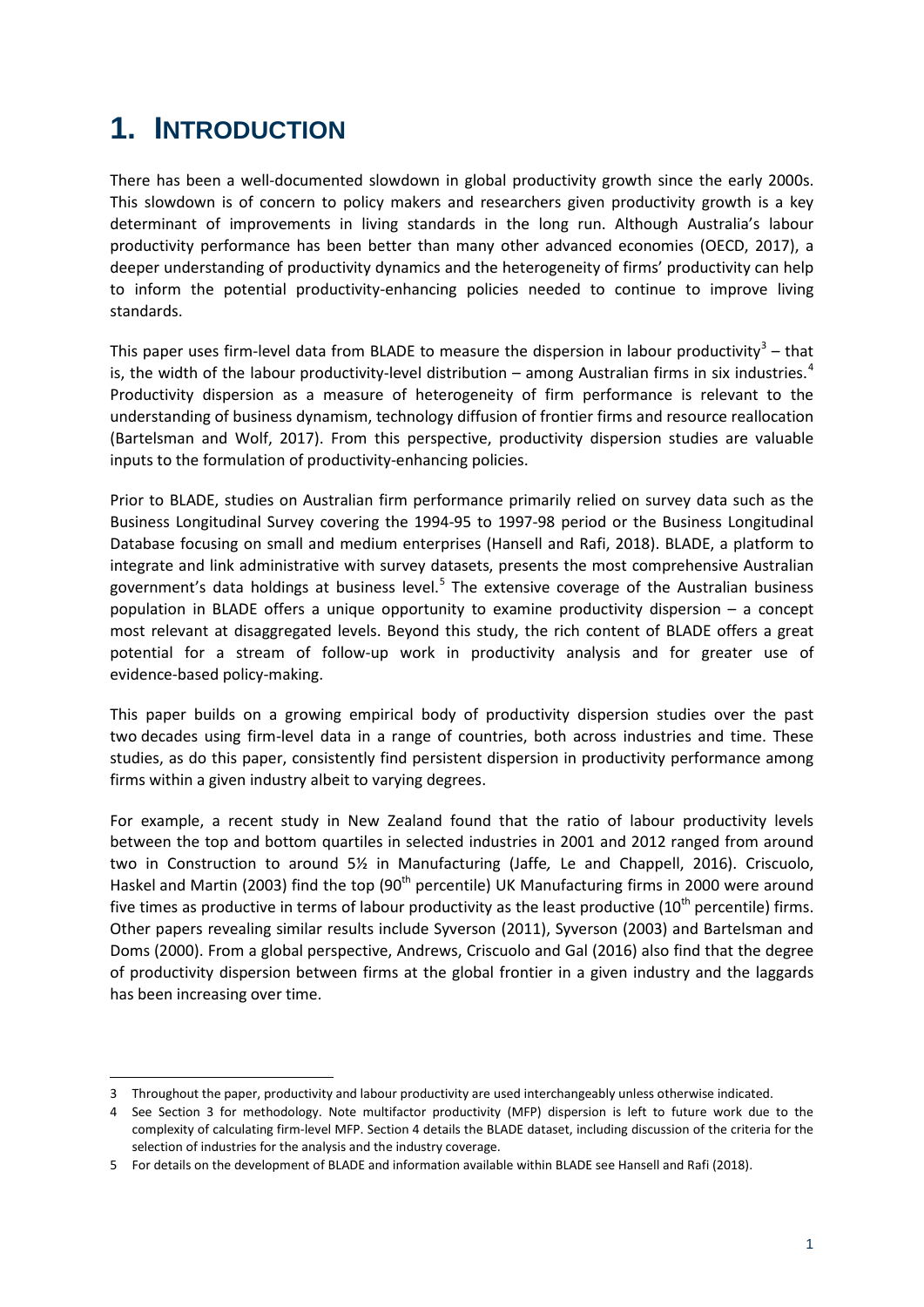The literature provides a number of potential reasons for the large and persistent productivity differences witnessed in empirical studies. Syverson (2004) notes that much of the research on productivity dispersion focuses on supply-side explanations such as management influences, capital vintage effects and R&D efforts; but other demand-side influences such as competitive markets (in particular product substitutability) also play a key role in explaining dispersion. For instance where there are barriers to competition or where products in a market are not easily substitutable, less-productive firms are able to survive and possibly grow (Martin, 2008; Syverson, 2003; Oulton, 1998). These supply and demand side explanations are also interlinked – a study by Bloom and Van Reenen (2007) finds intense competition in a firm's market is positively correlated with best-practice management.

Measurement issues could be another possible explanation for the persistence of productivity dispersion. For example, there can be a number of different products offered even within narrowly defined industries such that comparing like with like across firms is difficult. Some studies (Griffith, Haskel and Neely, 2006; Kauhanen and Roponen, 2010) attempt to account for this by looking at dispersion within different branches of a single firm, yet find persistent dispersion remains. As noted by Syverson (2011), the ubiquity of dispersion suggests there must be some real economic forces at work, rather than it simply being an artefact of measurement or odd chance.

Recent results from the OECD's MultiProd Project, which uses firm-level data from a large set of countries over the last two decades to examine productivity patterns, finds that the top 10 per cent of businesses in Australia are around 6½ and 7¾ times as productive as the bottom 10 per cent in manufacturing and non-financial services respectively (Berlingieri *et al.*, 2017). Note however that as OECD work is designed for international comparisons, the data manipulations and industry classifications used mean productivity dispersion results from the MultiProd Project may not be directly comparable with the results presented in this paper. Nonetheless, the MultiProd results support earlier analysis of surveyed Australian firms in the 1990s, which found that labour productivity levels of the top 10 per cent of firms were four times as high as the bottom 10 per cent (Bland and Will, 2001).

Consistent with the findings in empirical studies from around the world, the results in this paper (Section 5) show persistent productivity dispersion in the six Australian industries analysed: Manufacturing; Construction; Retail Trade; Wholesale Trade; Professional, Scientific and Technical Services; and Administrative and Support Services. While this is not surprising, as it confirms the international experience and also the intuitive impression that there will always be more and less productive firms within a given industry (for a variety of reasons as noted above), the findings are reassuring in terms of validating the usefulness and reliability of BLADE for this kind of exercise.

The more surprising and interesting aspect of this paper is its finding that in each industry analysed there is little evidence of widening labour productivity dispersion over time, with dispersion decreasing to varying degrees over 2001-02 to 2013-14. In particular, for both Retail Trade and Wholesale Trade labour productivity dispersion decreased significantly over the period. These findings are quite different to the international experience of generally increasing dispersion.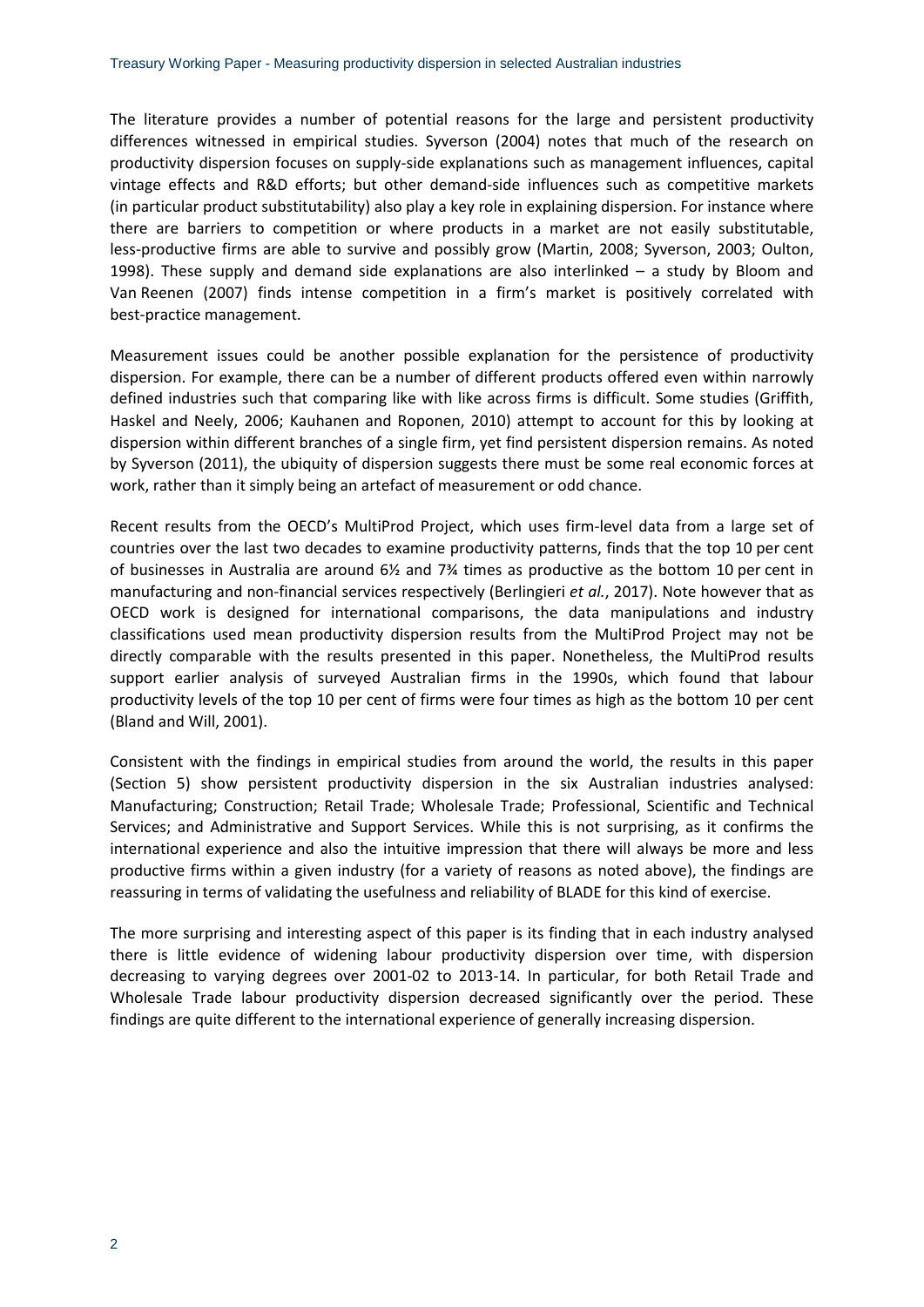The paper examines whether the decreasing dispersion observed in Retail Trade and Wholesale Trade may be due to a lessening of market concentration as new entrants to the Australian market, particularly in Retail Trade, compete for market share with large, mature incumbent firms and increase product substitutability. Market concentration in these industries is found to be relatively low and, if anything, trending slightly upwards over the sample period, effectively discounting its importance as a potential explanation for declining productivity dispersion. A decline in business dynamism in these industries presents a more likely explanation for the declining dispersion. More broadly, micro firms are found to be more dispersed than larger firms, suggesting size as a reason for the presence of productivity dispersion within industries. A related factor of size may be maturity of the firm. Micro firms may have a larger share of entrants, whose performance is naturally more dispersed.

The paper also examines the relationship between labour productivity dispersion and labour productivity in the analysed industries, revealing industries with less productivity dispersion have higher levels of labour productivity.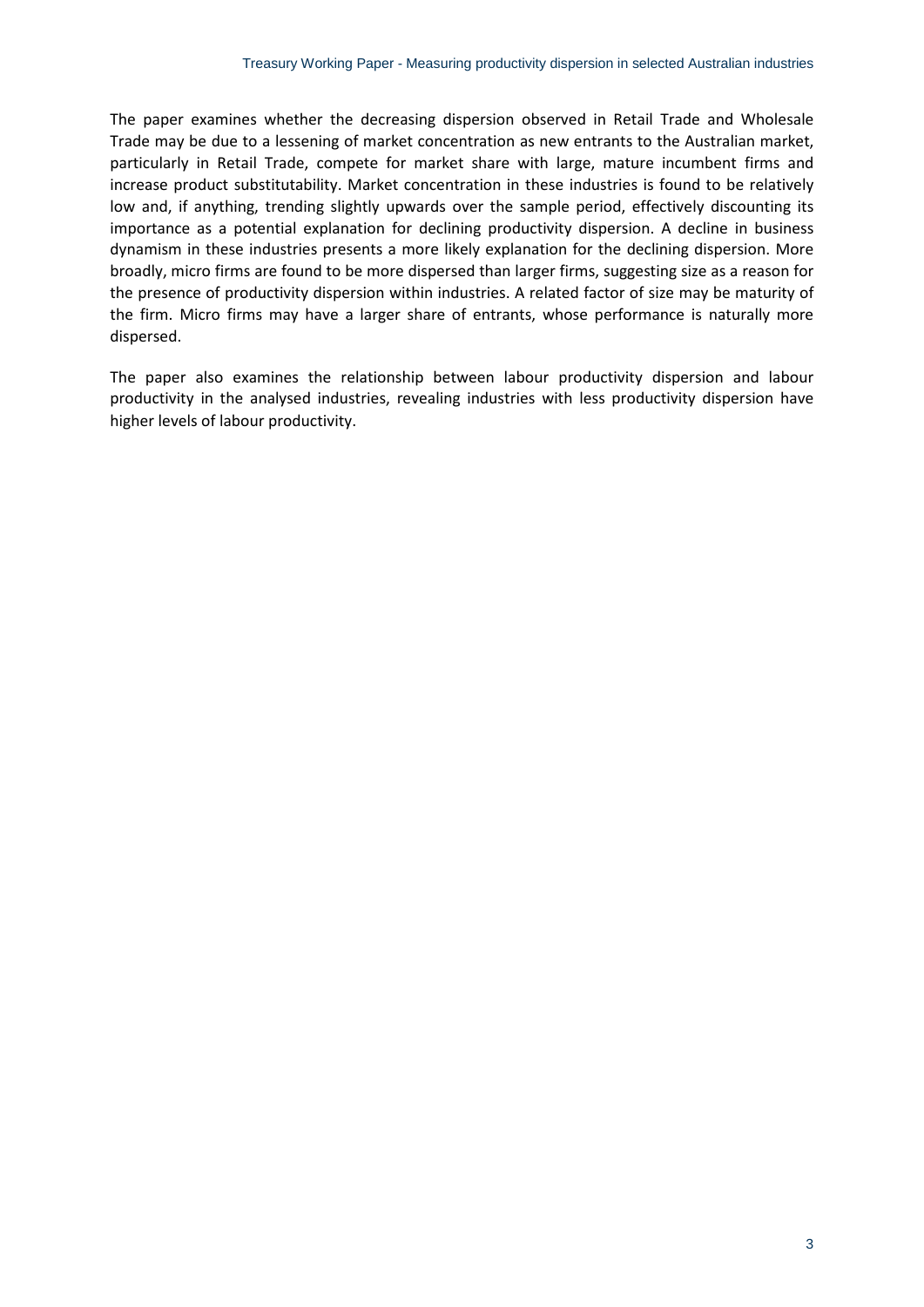# <span id="page-9-0"></span>**2. WHY IS MEASURING PRODUCTIVITY DISPERSION IMPORTANT?**

While studies such as Brown, Dinlersoz and Earle (2016) highlight that productivity dispersion in and of itself is neither necessarily good nor bad for aggregate productivity growth, measuring the degree of productivity dispersion in an economy's industries and understanding what drives the trends in dispersion – such as increasing innovation and experimentation or increasing resource misallocation – can help form a better understanding of the forces driving productivity growth at the aggregate level and the policies that can support it.

Just as aggregate productivity growth is determined by industry productivity growth, industry productivity growth is driven by its firms' productivity growth. Aggregate productivity can grow by either firms raising their own productivity level (known as the within-firm effect) or by the reallocation of resources to relatively more productive firms (known as the between-firm effect). For example, the between-firm effect can make a positive contribution to aggregate productivity growth by more productive firms increasing their labour share by growing larger, or through less productive firms shrinking or exiting the market.

One of the reasons put forward to explain the global slowdown in aggregate productivity growth is widening productivity dispersion between firms, even in narrowly defined industries, with the frontier pulling away from the laggards (Andrews, Criscuolo and Gal, 2016). This reinforces the scope for public policy to raise aggregate productivity growth through removing distortions to promote more efficient resource allocation and technology adoption.

A possible explanation for the widening productivity dispersion observed in international studies could be a breakdown in technology diffusion between frontier firms and laggards, with lower within-firm productivity growth from the laggards weighing on aggregate productivity growth. Another potential factor weighing on aggregate productivity growth is the ongoing survival of firms that would otherwise exit in a competitive market, which crowds out growth opportunities for more productive firms and therefore inhibits productivity-enhancing resource reallocation (Adalet McGowan, Andrews and Milliot, 2017). Research commissioned by the European Central Bank suggests that industry productivity growth in European countries is due more to within-firm productivity growth than the reallocation of resources from low productivity firms to high productivity firms (Lopez-Garcia, di Mauro and Altomonte, 2014).

Nevertheless, reducing constraints on resources being allocated more efficiently between firms in an industry has significant potential to increase industry and aggregate productivity growth. For example, the International Monetary Fund (IMF) finds that gains from reducing resource misallocation could add roughly one percentage point to annual real GDP growth, based on estimates for a sample of 54 developing countries and nine advanced economies (IMF, 2017). In another study, Hsieh and Klenow (2009) find China and India's manufacturing sectors could achieve total factor productivity gains of 30 to 50 per cent and 40 to 60 per cent respectively if resources were allocated as efficiently as in the US. The importance of resource allocation to aggregate productivity growth is discussed further in a number of other papers, such as Decker *et al*. (2016) and Andrews and Cingano (2012).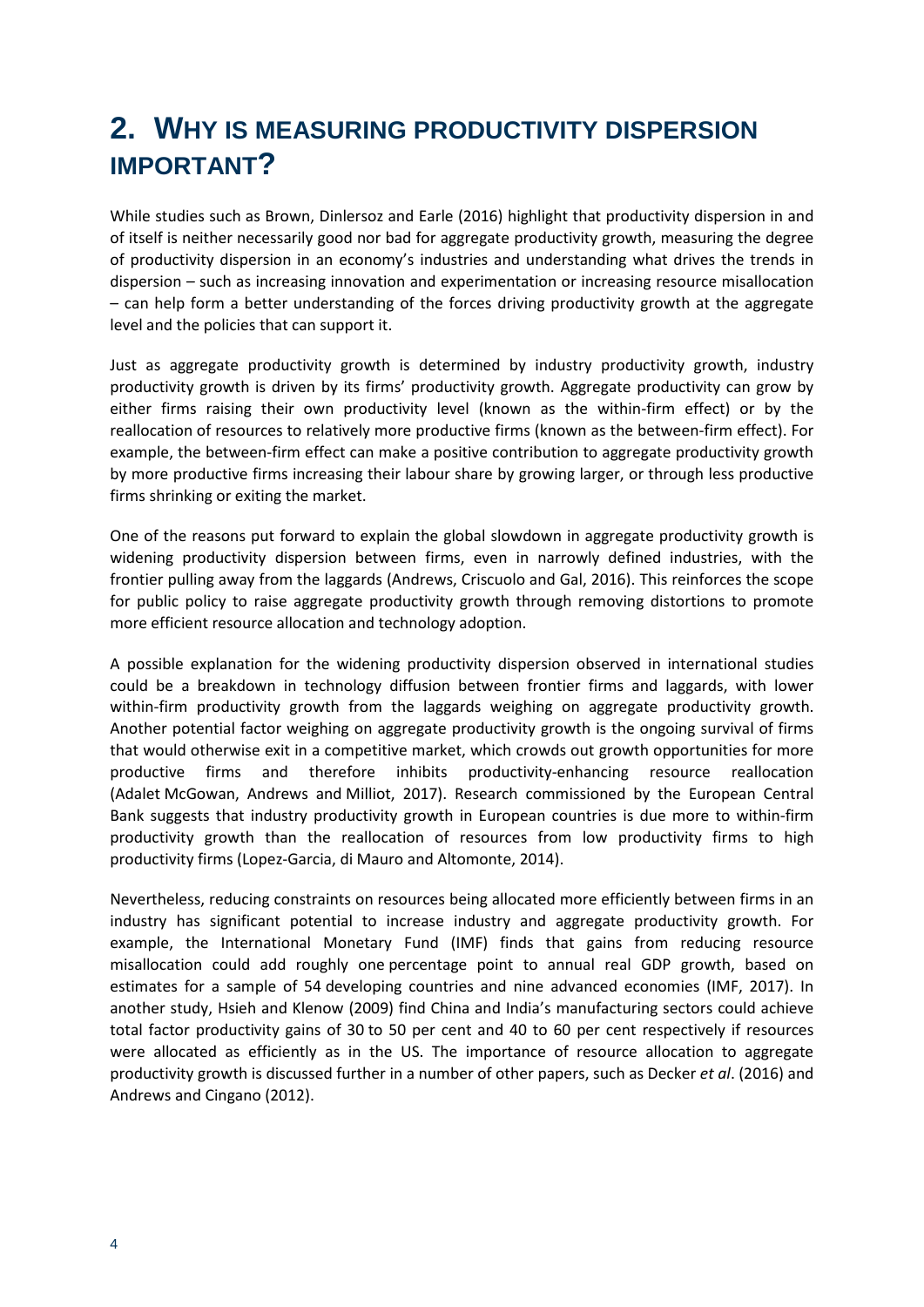In Australia, at the whole of economy level, previous studies have shown that aggregate labour productivity growth is overwhelmingly driven by within-industry productivity growth as opposed to the reallocation of labour between industries (Campbell and Withers, 2017). As such, better understanding of what is happening within particular industries is critically important given the degree of productivity dispersion between firms in an industry – and how resources are allocated between these firms – is likely to have a significant effect on aggregate productivity growth in Australia.

Indeed, analysis of the six industries covered in this paper reveals above-average (below-average) labour productivity dispersion in a narrowly defined industry is associated with a below-average (above-average) level of labour productivity (see Section 5). While the level of and changes in industry productivity dispersion do not necessarily create a policy concern (as some degree of productivity divergence may be a reflection of industry evolution) they may have important policy implications.

For example, where a breakdown in diffusion and therefore rising productivity dispersion is identified, policies should aim to improve the transfer of technologies between firms. Policies that promote innovation may increase productivity dispersion, but likely by lifting performance at the top end of the productivity distribution. In this case greater dispersion may drive, rather than provide a drag on, aggregate productivity growth.

Alternatively, where dispersion is influenced by a misallocation of resources such as the persistence of unproductive firms in the market – a symptom of weak market selection – policies aiding the restructuring of unproductive firms and addressing barriers to entry and exit may be more fruitful to lift aggregate productivity growth (Adalet McGowan, Andrews and Milliot, 2017). Reforms that promote competition (Oulton, 1998; Martin, 2008) and increase business dynamism (such as changes to insolvency laws to make it easier for low-productivity firms to exit) can help with productivity convergence among firms in a given industry. Further, as the tax system in particular plays a key role in how resources are allocated across the economy, the IMF (2017) notes that countries can reduce resource misallocation by ensuring firms' decisions are made for business and not tax reasons.

Additionally, given the positive relationship between labour productivity and wages, labour productivity dispersion also has implications for wage inequality (See Dunne *et al.,* 2002**;** Berlingieri*,* Blanchenay and Criscuolo, 2017). Widening productivity dispersion may be associated with widening wage inequality, lending a social policy perspective to this analysis.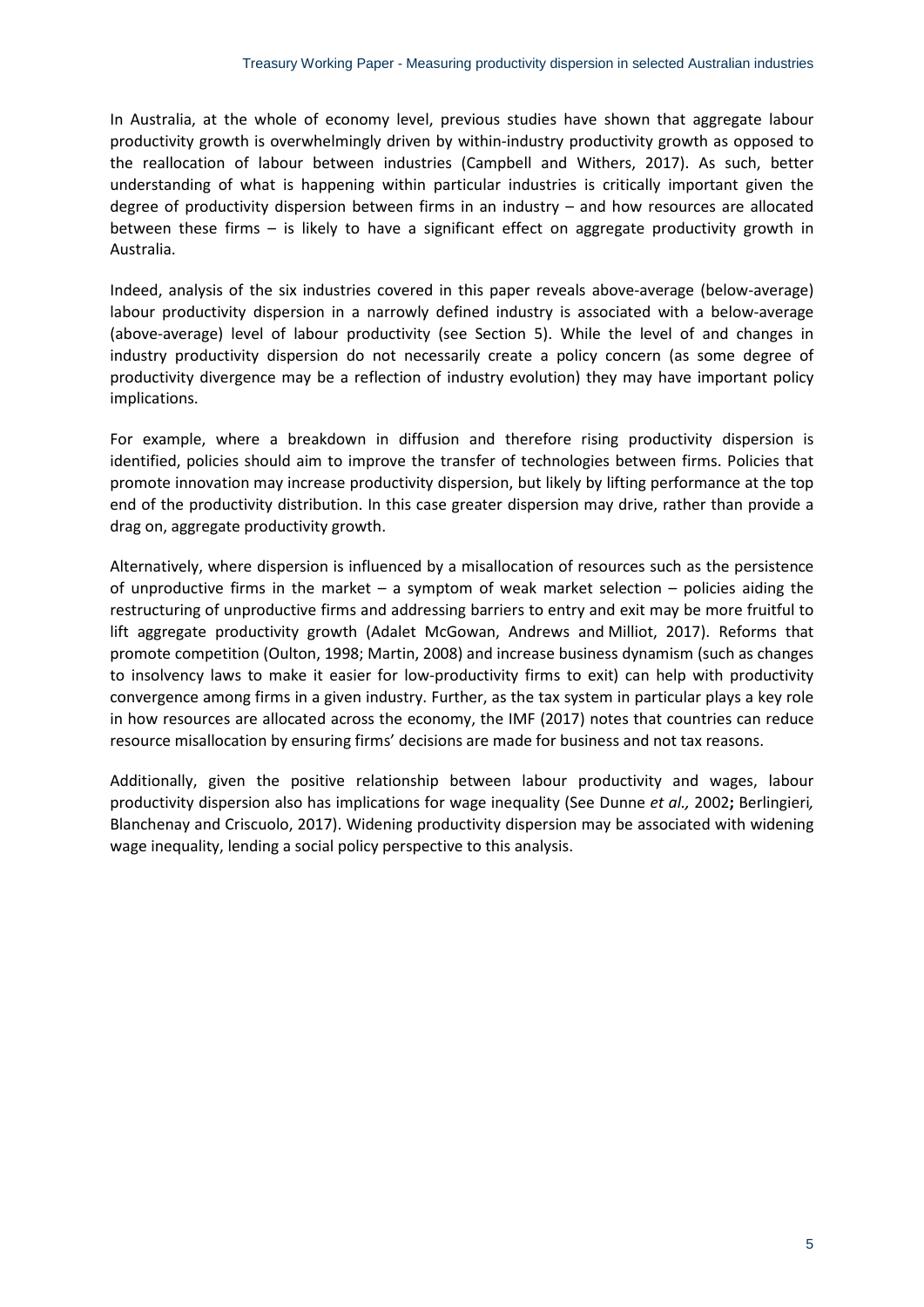# <span id="page-11-0"></span>**3. METHODOLOGY**

## <span id="page-11-1"></span>**LABOUR PRODUCTIVITY**

Labour productivity is calculated by simply dividing a measure of output, typically value added, by a measure of labour input. In this analysis full-time equivalent (FTE) is used as the labour input measure. FTE is a measure derived from Pay-as-you-go (PAYG) data. This is outlined in Hansell, Nguyen and Soriano (2015).

$$
LP_{jt} = \frac{Output_{jt}}{FTE_{jt}}
$$

where *j* and *t* denote firm and time subscripts, respectively.

## <span id="page-11-2"></span>**OUTPUT MEASURE**

In this paper, value added is the primary output measure used. Firm-level value added (calculated as gross output less intermediate inputs) represents an individual firm's contribution to the economy and in theory, this should aggregate to GDP as aggregated final demand is equal to aggregate value added for the overall economy. Dispersion in value added based labour productivity therefore represents varying firm contributions to the economy per worker. This gives the dispersion measure an intuitive appeal as it reflects the variation under aggregate productivity statistics.

Gross output based labour productivity is also employed in firm-level research. Gross output based productivity has a different interpretation to value added based measures, as gross output represents a firm's output sold in the market. Dispersion in gross output labour productivity therefore reflects the dispersion in the sales per worker of firms. However, the gross output based labour productivity measure could mask varying intermediate usage across firms, and therefore be sensitive to substitution between factor inputs and intermediate inputs, notably through outsourcing. It is often argued gross output is not a good indicator of a firm's efficiency (Schreyer and Pilat, 2001). The value added measure is more meaningful and generally favoured for estimating labour productivity (Cobbold, 2003).

While the main results in this paper are calculated using value added based labour productivity, for completeness and as a robustness check, gross output based results are presented in Appendix A. It should be noted that both measures are revenue-based labour productivity, given the absence of firm-level prices needed to calculate quantity based labour productivity. This means changes in productivity levels presented in this paper are in terms of nominal labour productivity (dollars per FTE).

## <span id="page-11-3"></span>**MEASURE OF PRODUCTIVITY DISPERSION**

Productivity dispersion is a measure of how productivity differs between firms within a given industry, which is related to the width of productivity distribution. Three main statistics are typically employed to measure dispersion: the standard deviation, interquartile range and the 90-10 differential. Other measures, such as the difference between a fixed number of frontier firms and the rest (Andrews, Criscuolo and Gal, 2016) or 90-50 differential (Berlingieri, Blanchenay and Criscuolo, 2017) have also been used. Of the main measures, the standard deviation is sensitive to outliers, which are often present in firm level data sets.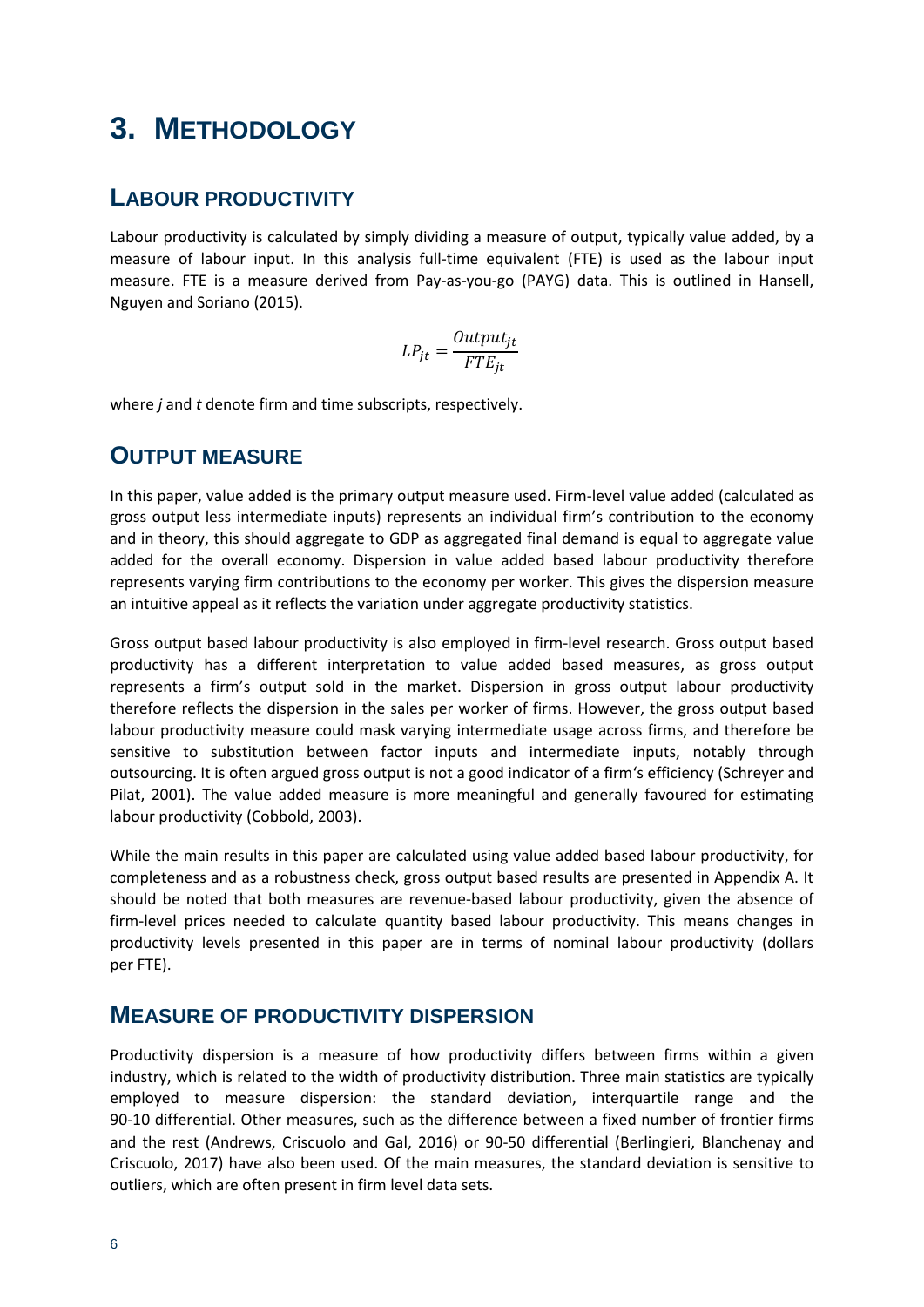The analysis presented in this paper uses the interquartile range (rIQR) and 90-10 differential (r90-10), to measure dispersion, given they are both robust to outliers. In essence, the rIQR measure shows how much more productive a business at the  $75<sup>th</sup>$  percentile of the labour productivity distribution is than a business at the  $25<sup>th</sup>$  percentile. Similarly, r90-10 reveals the number of times that a business at the top tenth percentile is more productive than a business at the bottom tenth percentile. Both of these measures of dispersion are comparable across industries and over time.

## Industry aggregation

Calculating productivity dispersion measures at the highest level of disaggregation is important, as it ensures that dispersion measures reflect differences in the efficiency in undertaking similar productive activities rather than differences in the nature of the activities themselves.

Measures of productivity dispersion (rIQR and r90-10) are compiled at the 4-digit industry level, being the most disaggregated level available in the Australian and New Zealand Standard Industrial Classification (ANZSIC) 2006. These measures are then aggregated to higher industry classification levels to present an overview of dispersion across six selected industries.

Let  $rIQR_{it}$  be the interquartile range for a 4-digit industry *i* and time period *t*. The aggregated rIQR for period  $t$  is calculated as the average interquartile range across 4-digit industries  $rIQR_t = \sum_i w_{it} rIQR_{it}$  where w indicates weight. The aggregated interquartile range for the entire period is calculated a  $rIQR = \frac{1}{T}\sum_t rIQR_t$ s where T indicates the number of years. The aggregation of r90-10 is computed in a similar manner.

Two weighting schemes are used in aggregation. An unweighted average rIQR is obtained by assigning equal weight to each industry and time-specific  $rIQR_{it}$ , and a weighted average is obtained by using the number of businesses in a 4-digit industry at a given period as weights. The weighted average is preferred since it takes into account heterogeneity in industry size, but for completeness both weighted and unweighted averages are presented in the Results section.<sup>[6](#page-12-0)</sup>

## Negative value added

An individual firm could, in a given year, generate a negative value added (that is, where the firm's sales revenue is less than its intermediate input costs). For example, a new firm that has no knowledge of its input costs may underestimate these costs resulting in selling at a loss in early years. If enough firms in an industry have negative value added in a given year the value added of the firm at the lower quartile (or  $10^{th}$  percentile) is negative. In this case a measure of 'how many times more productive' the most productive firms are compared to the least productive firms would have no reasonable interpretation, being a negative number. Additionally, that industry's inclusion into the aggregate measures would lower the aggregated dispersion measure, despite the industry being heavily dispersed.

<span id="page-12-0"></span> $\overline{\phantom{a}}$ 6 Weighting by labour share was explored, but this resulted in no real difference in the trends in dispersion measures for all industries (and for all industries excluding Manufacturing and Administrative & Support Services, virtually no differences in levels). A comparison of the results of labour share weights and number of firms weights are presented in Appendix B.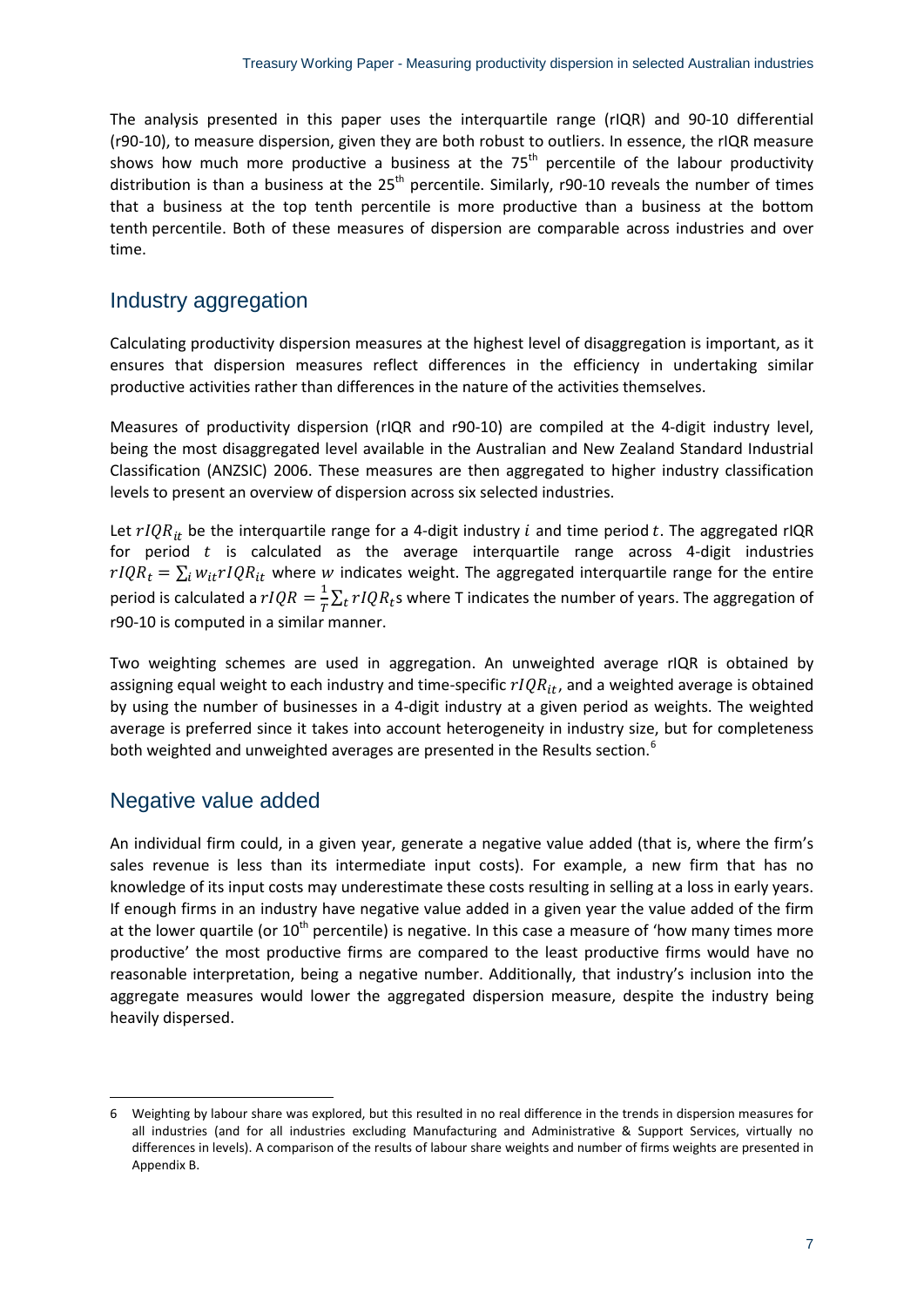To resolve this, two treatments to calculate dispersion measures are explored. The first is to transform negative value added firms in the productivity distribution by giving these firms a log labour productivity of zero. The transformation preserves the productivity ranks of firms, which enables valid measures of  $10<sup>th</sup>$  percentile and lower quartile to be computed. Industries that have a lower quartile or  $10<sup>th</sup>$  percentile of zero are then excluded before aggregating up to the 1-digit industry. At the 4-digit ANZSIC level this results in only four industries (around 1½ per cent of all 4-digit industries) being excluded for the IQR analysis but 139 industries (around 51 per cent) being excluded for the 90-10 differential analysis. Nearly all 4-digit industries in Retail Trade and Wholesale Trade have a negative value added in the  $10<sup>th</sup>$  percentile. Therefore estimates for 90-10 differential value added dispersion are not calculated for these industries.

The second treatment option is to drop from the sample firms with negative value added and calculate dispersion measures for industries based only on firms with a positive contribution to the economy.

The findings presented in the Results section will focus on the first method, which is called the transformation method, while the results for when firms with negative value added are dropped are presented in Appendix A. For all industries, the trends in the dispersion appear robust to treatment methods.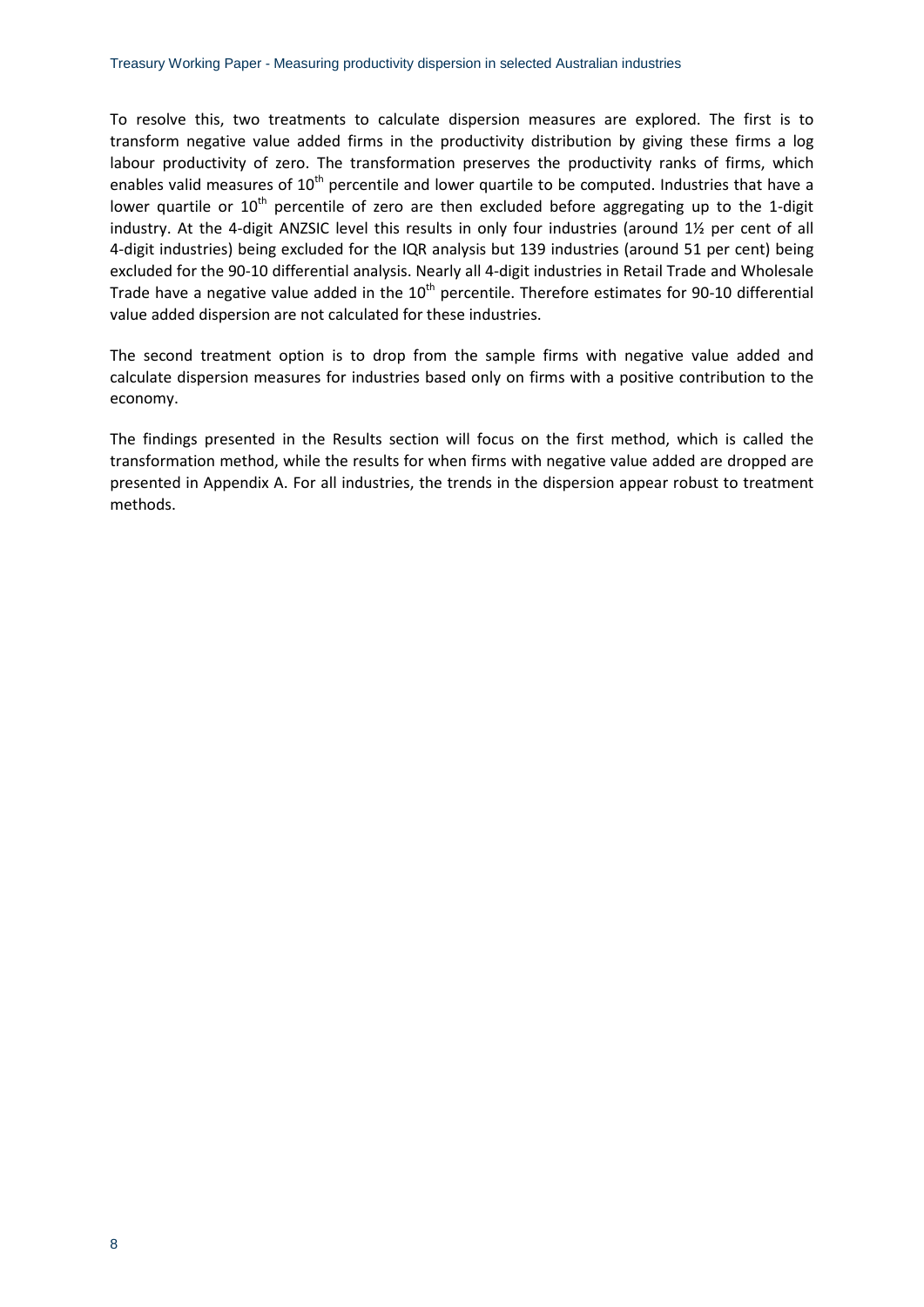# <span id="page-14-0"></span>**4. DATA**

## <span id="page-14-1"></span>**BUSINESS LONGITUDINAL ANALYSIS DATA ENVIRONMENT (BLADE)**

Data were sourced from the Business Longitudinal Analysis Data Environment (BLADE) – formerly known as the Expanded Analytical Business Longitudinal Database (see ABS, 2015).<sup>[7](#page-14-4)</sup> BLADE integrates administrative data from the Australian Taxation Office with survey data from the ABS, for all active businesses in the Australian economy from 2001-02 to 2013-14. BLADE uses the ABS Business Register to link businesses using their Australian Business Number.

## <span id="page-14-2"></span>**DATA SOURCES**

Output information was from tax administration data sourced from the Business Activity Statement (BAS) and employment information from Pay-as-you-go summary (PAYG) data. From these sources the following key financial aggregates are available: total sales; GST on sales; GST on expenditure; capital expenditure; non-capital expenditure; and total salary, wages and other payments. Additionally, a full-time equivalent (FTE) measure is provided through BLADE.

Data sourced from the BAS has significant coverage of businesses in Australia as it has information on every business required to pay GST. Further, given the simplicity of these statements it also has fewer missing values than data sourced from the more complicated Business Income Tax statements. Information sourced from PAYG summaries cover any employing business.

The resulting dataset therefore contains all businesses required to issue a payment summary or required to pay GST.

## <span id="page-14-3"></span>**NARROWING THE DATASET**

Units with missing sales and employment information were dropped, leaving a firm-level panel dataset covering 13 years containing approximately 13 million observations across 19 industry ANZSIC divisions. As the dataset contains only employing businesses, it does not contain sole traders. It also does not contain businesses that have never had a turnover more than \$75,000 as this is the cut-off for GST registration and therefore requirement to submit a BAS. Value added is then calculated for the remaining businesses.<sup>[8](#page-14-5)</sup>

<span id="page-14-4"></span>**<sup>.</sup>** 7 BLADE was initially created to enable Australia's participation in the OECD's Dynamics of Employment (DynEMP) and Micro Drivers of Productivity (MultiProd) projects as well as to provide a solid evidence base for productivity analysis, policy development and evaluation of its stakeholders. BLADE has been developed by ABS in partnership with the Department of Industry, Innovation and Science (DIIS) who also provided financial support.

<span id="page-14-5"></span><sup>8</sup> Following the System of National Accounts definition, value added is calculated by subtracting non-capital expenditures excluding GST on expenditures from gross output (which is calculated at basic prices, taking the total sales on goods and services and deducting GST on sales).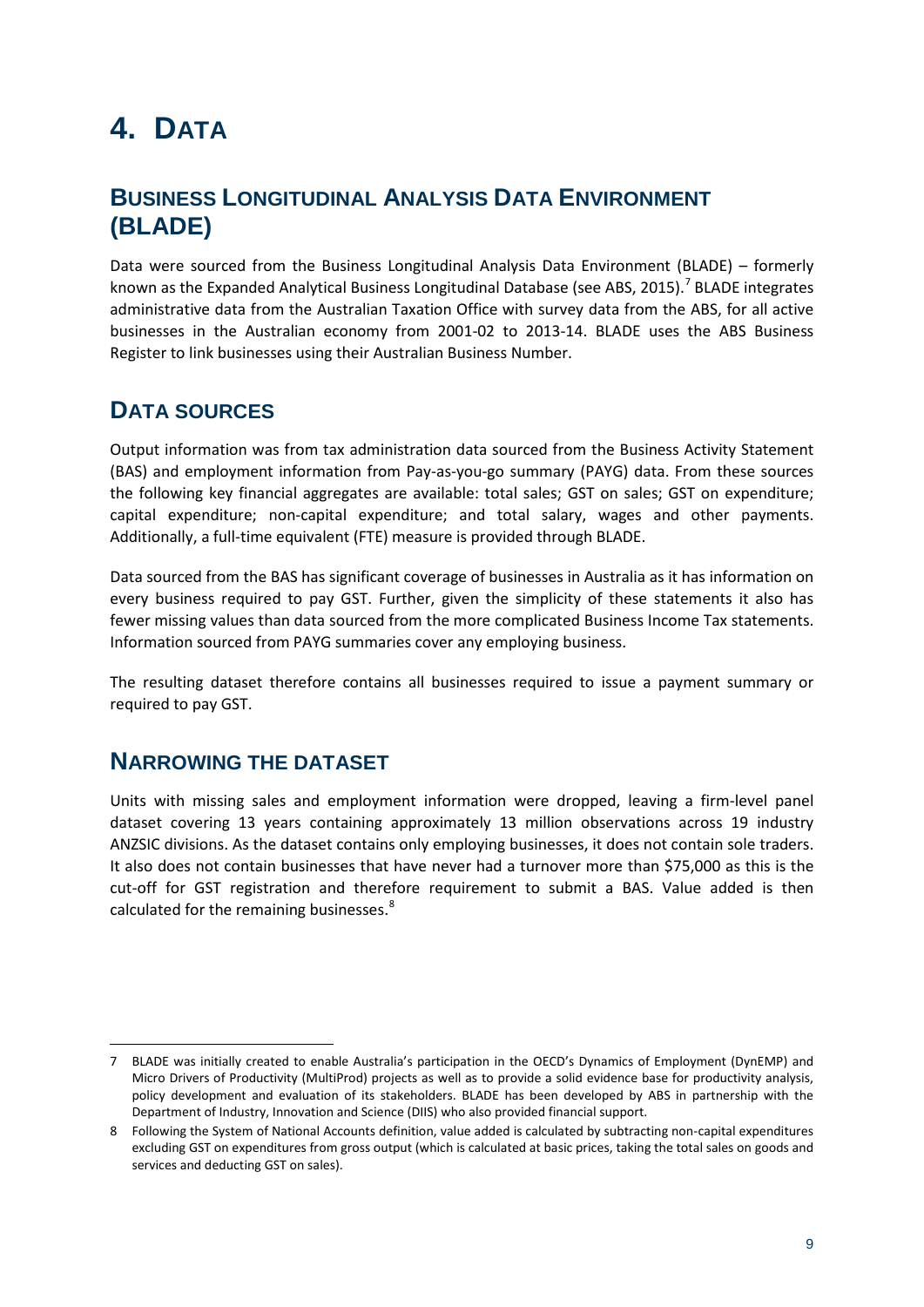## Industry selection

The analysis focused on six industries: Manufacturing; Construction; Retail Trade; Wholesale Trade; Professional, Scientific and Technical (PST) Services; and Administrative and Support Services. These industries have a relatively large number of businesses. Together, businesses in these industries account for around half of the total sample of observations from the cleaned BAS-BLADE data.

In addition, after aggregation the BLADE output data for the six industries compare favourably in both level and growth terms to published National Accounts data, supporting the data quality of these industries in BLADE. In addition, high data quality for these industries was also confirmed in the BLADE data assessment performed previously by the ABS when developing BLADE, where industry value added, input and output levels as well as growth rates were compared with the published National Accounts figures (Hansell and Berry, 2017).

## Industry size

Industries with few firms can have erratic movements in dispersion due to a few players. An industry size threshold of 50 businesses was imposed, consistent with Bartelsman and Wolf (2017), and industries were dropped if the number of businesses fell below this threshold at any year in the sample. This resulted in 44 industries (at the 4-digit level) being excluded from the sample: 41 industries in Manufacturing and one industry in each of Wholesale Trade, PST Services and Administration and Support Services.

## <span id="page-15-0"></span>**SUMMARY STATISTICS**

As shown in Table 1 below, Construction has the largest number of businesses followed by PST Services and Retail Trade. For the average firm relatively higher value added outputs as well as FTE estimates are observed in both the Manufacturing and Wholesale Trade industries. The lowest FTE is observed in the Construction industry. In terms of the average intermediate usage (that is, estimated from non-capital purchases and by looking at the ratio of value added to gross output), higher intermediate usage of around 84 and 86 per cent are observed for Wholesale Trade and Retail Trade, respectively.

| <b>Industry</b>                            | Count<br><b>of</b><br><b>businesses</b> | Average<br><b>Gross</b><br><b>Output</b><br>(\$ million) | Average<br><b>Value</b><br><b>Added</b><br>(\$ million) | Average<br>FTE. |
|--------------------------------------------|-----------------------------------------|----------------------------------------------------------|---------------------------------------------------------|-----------------|
| <b>Manufacturing</b>                       | 60,148                                  | 6.0                                                      | 1.5                                                     | 18.4            |
| <b>Construction</b>                        | 158,423                                 | 1.1                                                      | 0.3                                                     | 5.7             |
| <b>Wholesale Trade</b>                     | 47,014                                  | 7.0                                                      | 1.1                                                     | 12.9            |
| <b>Retail Trade</b>                        | 91,151                                  | 3.3                                                      | 0.5                                                     | 10.4            |
| <b>PST Services</b>                        | 126,621                                 | 1.1                                                      | 0.4                                                     | 6.9             |
| <b>Administrative and Support Services</b> | 38,746                                  | 1.5                                                      | 0.7                                                     | 14.0            |

#### **TABLE 1: SUMMARY STATISTICS FOR AVERAGE FIRM (AVERAGED FROM 2001-02 TO 2013-14) FOR THE SELECTED SIX INDUSTRIES**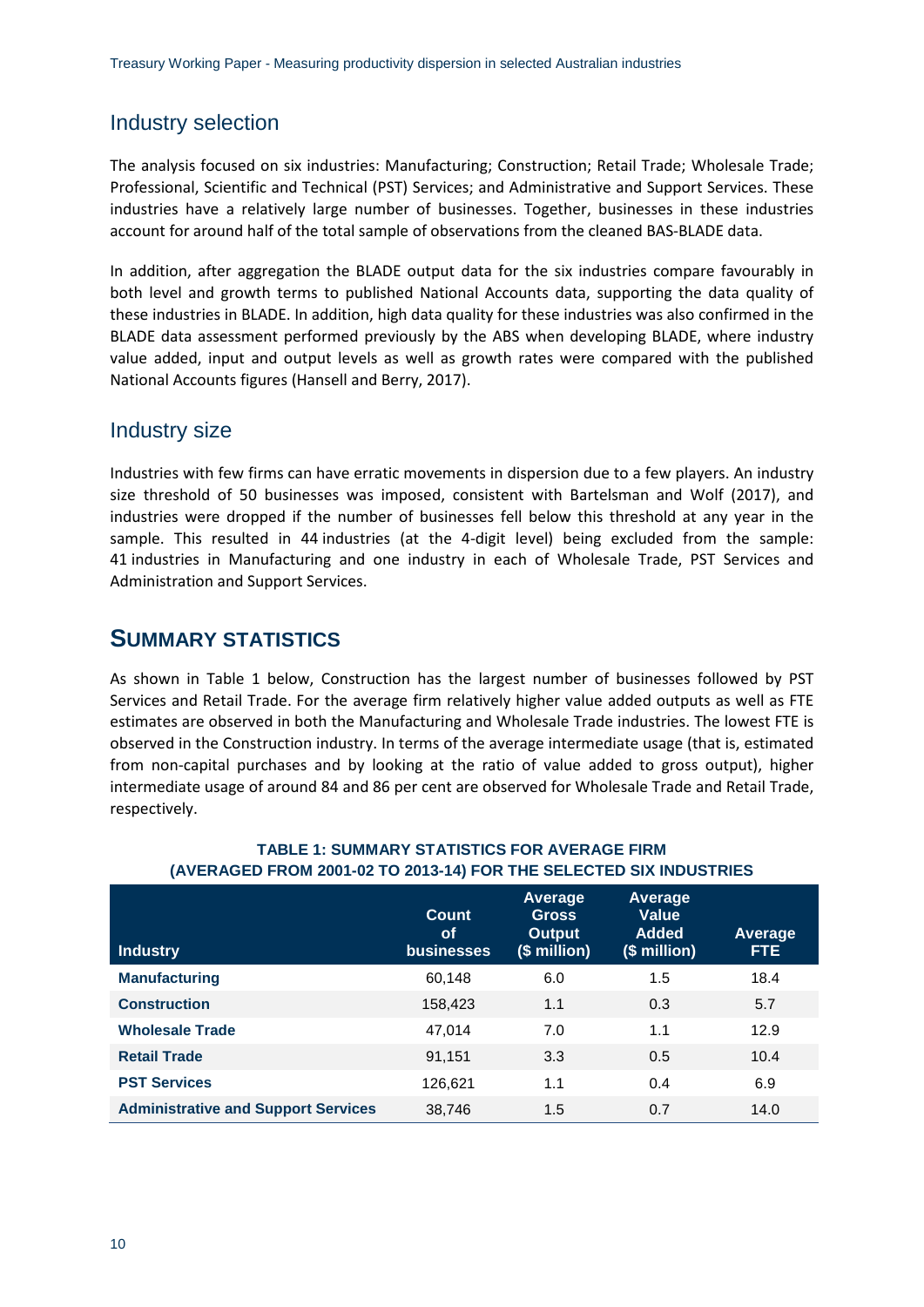# <span id="page-16-0"></span>**5. RESULTS**

## <span id="page-16-1"></span>**PRODUCTIVITY DISPERSION IN NARROWLY-DEFINED INDUSTRIES**

Table 2 below shows weighted averages (by number of firms) of 4-digit labour productivity dispersion ratios aggregated across the period of 2001-02 to 2013-14. Charts comparing dispersion based on employment share weights and number of firm weights are presented in Appendix B.

| <b>Division</b>                            | <b>rIQR</b> | r90-10 |
|--------------------------------------------|-------------|--------|
| <b>Manufacturing</b>                       | 2.6         | 12.4   |
| <b>Construction</b>                        | 3.1         | 10.0   |
| <b>Wholesale Trade</b>                     | 4.9         | $n.a*$ |
| <b>Retail Trade</b>                        | 3.5         | $n.a*$ |
| <b>PST Services</b>                        | 2.6         | 10.1   |
| <b>Administrative and Support Services</b> | 2.8         | 9.6    |

### **TABLE 2: WEIGHTED RIQR AND R90-10, 2001-02 TO 2013-14**

Note: 1-digit dispersion measure is average of 4-digit dispersion measures weighted by business counts.

\* Not available due to number of firms with negative value added.

Divisional weighted rIQR and r90-10 are formed from dispersion at the 4-digit level, where weights are proportional to the number of business in the 4-digit industries. Overall, businesses at the  $75<sup>th</sup>$  percentile are about 2% to five times as productive as those at 25<sup>th</sup> percentile while businesses in the 90<sup>th</sup> percentile are about 9½ to 12½ times as productive as those in the 10<sup>th</sup> percentile, depending on industry being examined.

Among the six industries, Manufacturing and PST Services exhibit the smallest productivity gap between the top and bottom quartiles. Note that r90-10 measures are not available for Wholesale Trade and Retail Trade on a value added basis due to the large number of firms with negative value added in these industries. As such, the charts and discussion in this paper largely focus on the rIQR.

Table 3 below shows the aggregated unweighted averages of 4-digit productivity dispersion ratios. A comparison of weighted (Table 2) and unweighted dispersion (Table 3) can be informative about the relationship between dispersion and industry size. The differences between weighted and unweighted dispersion measures reflect differences in the dispersion of large and small-sized 4-digit industries. For instance, the unweighted rIQR measure for Wholesale Trade is significantly higher than the weighted average. This implies the unweighted dispersion is influenced by industries characterised by a small number of businesses and a high dispersion ratio.

#### **TABLE 3: UNWEIGHTED RIQR AND R90-10, 2001-02 TO 2013-14**

| <b>Division</b>                            | <b>rIQR</b> | r90-10  |
|--------------------------------------------|-------------|---------|
| <b>Manufacturing</b>                       | 2.8         | 14.2    |
| <b>Construction</b>                        | 3.1         | 10.3    |
| <b>Wholesale Trade</b>                     | 6.0         | $n.a^*$ |
| <b>Retail Trade</b>                        | 3.5         | $n.a^*$ |
| <b>PST Services</b>                        | 2.6         | 12.2    |
| <b>Administrative and Support Services</b> | 2.7         | 10.9    |

\* Not available due to number of firms with negative value added.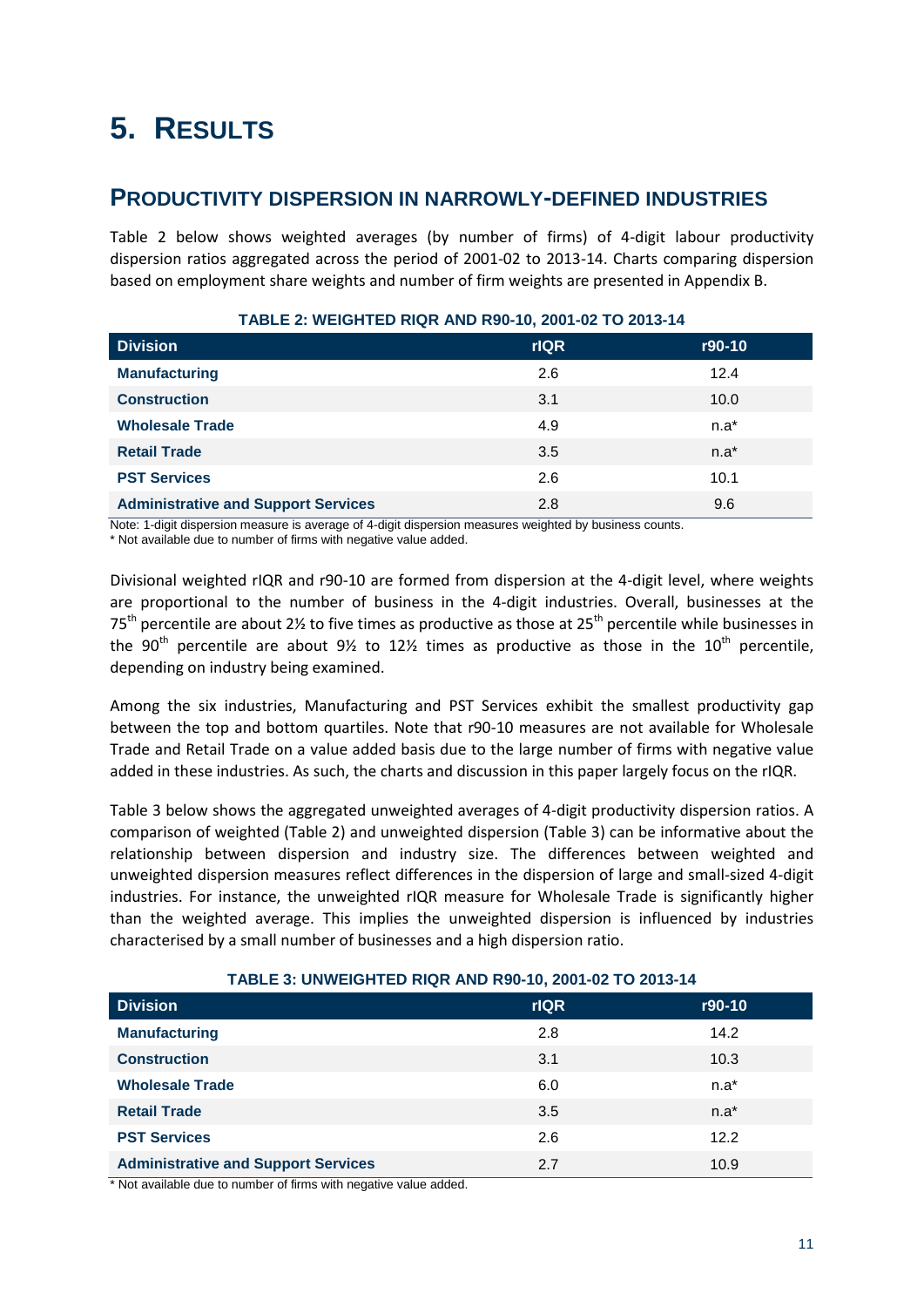Dispersion results, averaged across 2001-02 to 2013-14, for all 4-digit industries can be found in Figure 1 below. Each marker represents a 4-digit industry within each 1-digit industry division.





<span id="page-17-0"></span>**<sup>.</sup>**  Firms in ANZSIC Class 3606 (Liquor and Tobacco Product Wholesaling) have been removed from the analysis in the charts in this paper due to the industry causing a large spike in the IQR ratio in 2004. A chart with Liquor and Tobacco Product Wholesaling firms included is provided in Appendix C.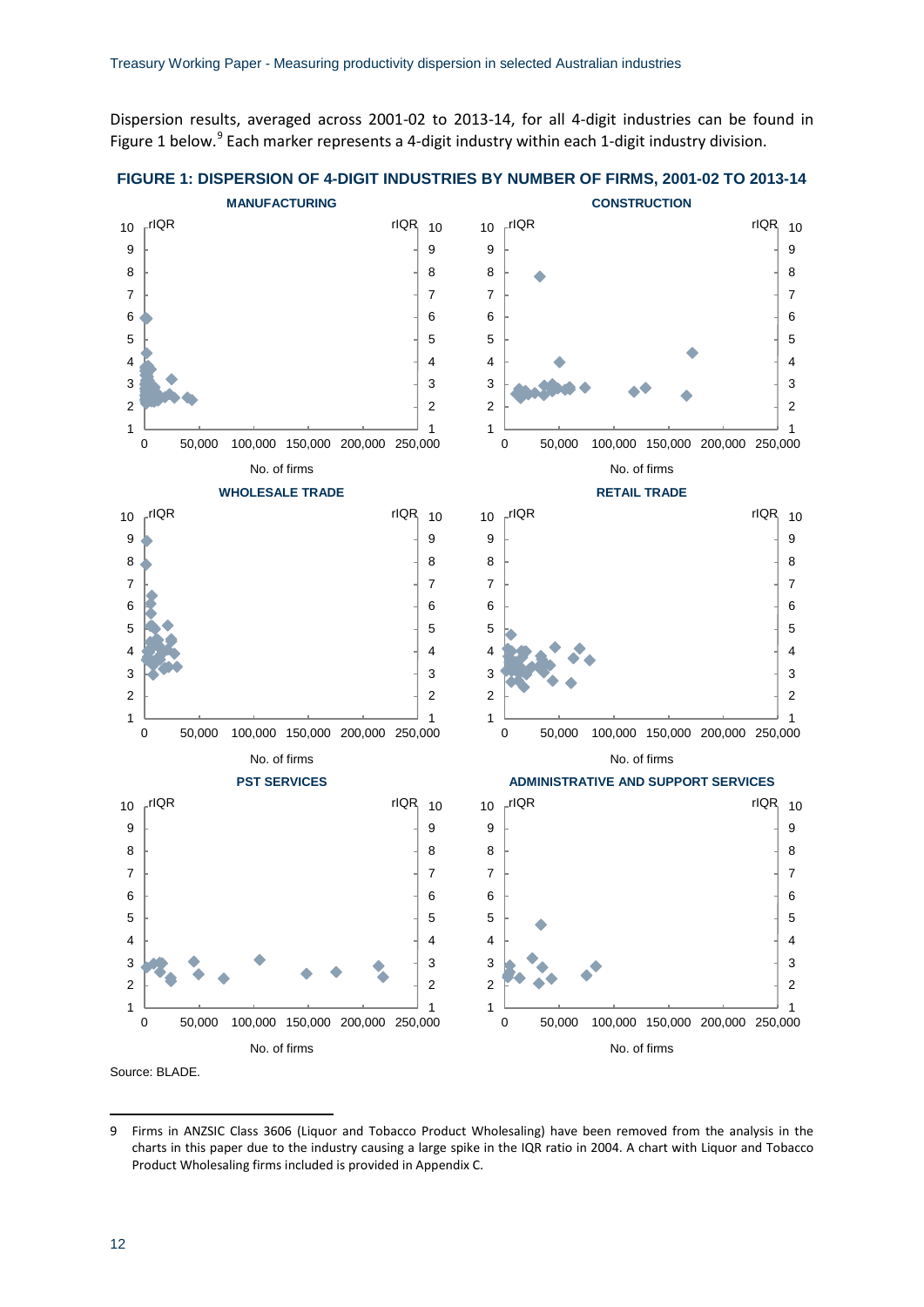Figure 1 shows industries characterised by a large number of businesses tend to show fairly low productivity dispersion. For example, Printing (ANZSIC Class 1611) and Bakery Product Manufacturing (ANZSIC Class 1174) have the largest business count in Manufacturing and are among the least productivity-dispersed industries. This is consistent with the theory that high productivity dispersion in an industry tends to be correlated with low product substitutability and vice versa (see Syverson, 2004; Syverson, 2003).

## <span id="page-18-0"></span>**PRODUCTIVITY DISPERSION OVER TIME**

Figure 2 shows year-by-year labour productivity dispersion for six selected Australian industries over 2001-02 to 2013-14.



#### **FIGURE 2: PRODUCTIVITY DISPERSION OVER TIME (WEIGHTED)**

Source: BLADE.

## Trends in dispersion

The pattern of dispersion across time differs between industries. However, in all six of the selected industries productivity dispersion exhibits a downward trend, to varying degrees. Most of the decline in dispersion occurs by 2010-11 before flattening out. Downward trends are strongest in the two margin industries, Retail and Wholesale Trade, followed by Construction, Administrative and Support Services and Manufacturing, which exhibit clear yet weaker downward trends. Labour productivity dispersion is relatively stable for PST Services, but decreasing nonetheless. These downward trends in dispersion are due to productivity levels for the bottom quartile growing faster than the top quartile.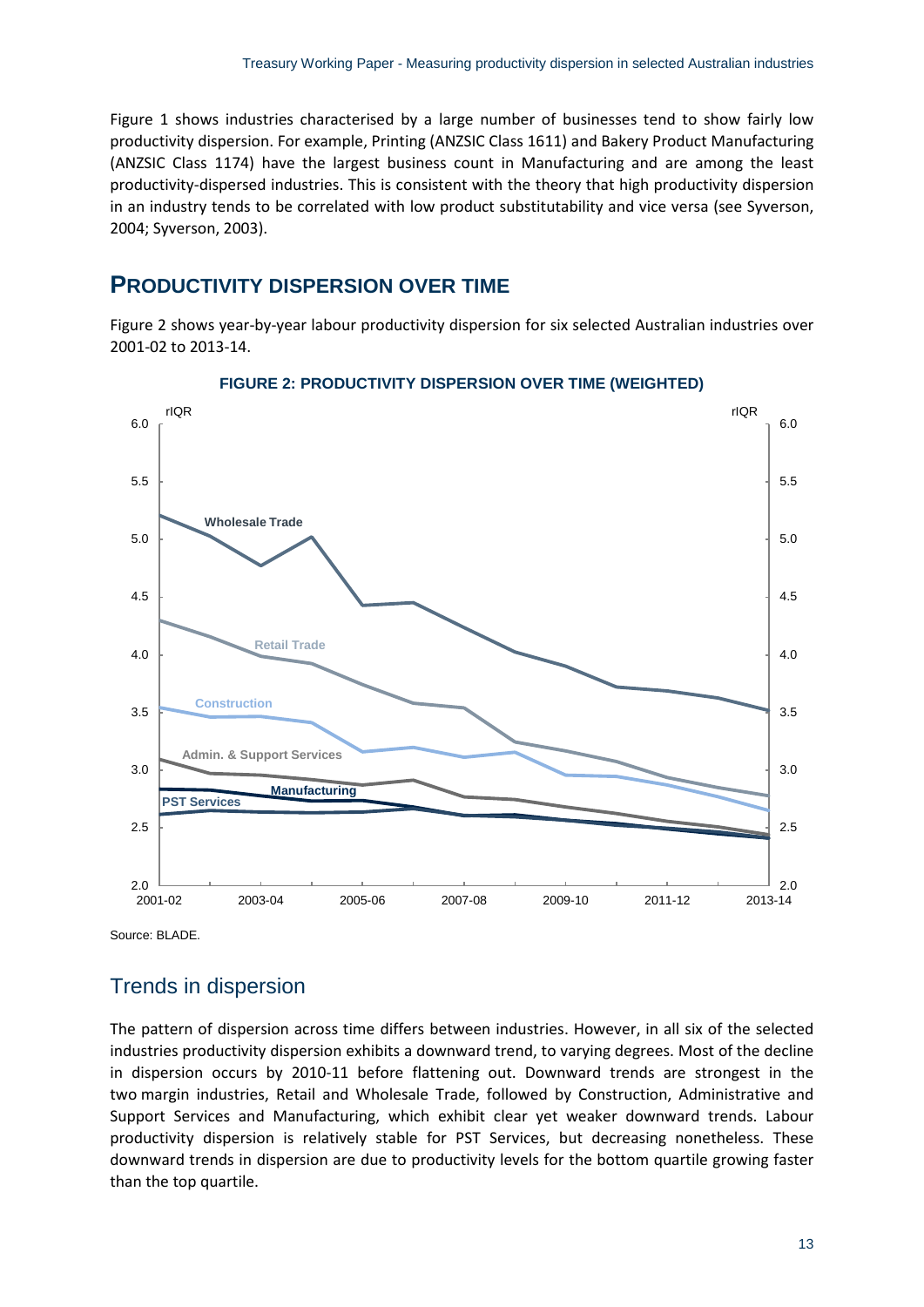To illustrate the catchup of the bottom quartile in each industry causing the narrowing of dispersion ratios, the growth in labour productivity levels of the top and bottom quartiles are charted in Figure 3 below. Both quartiles, along with the rIQR, are indexed to 100 in 2001-02.



**FIGURE 3: NOMINAL LABOUR PRODUCTIVITY LEVELS BY QUARTILE AND RIQR (WEIGHTED)**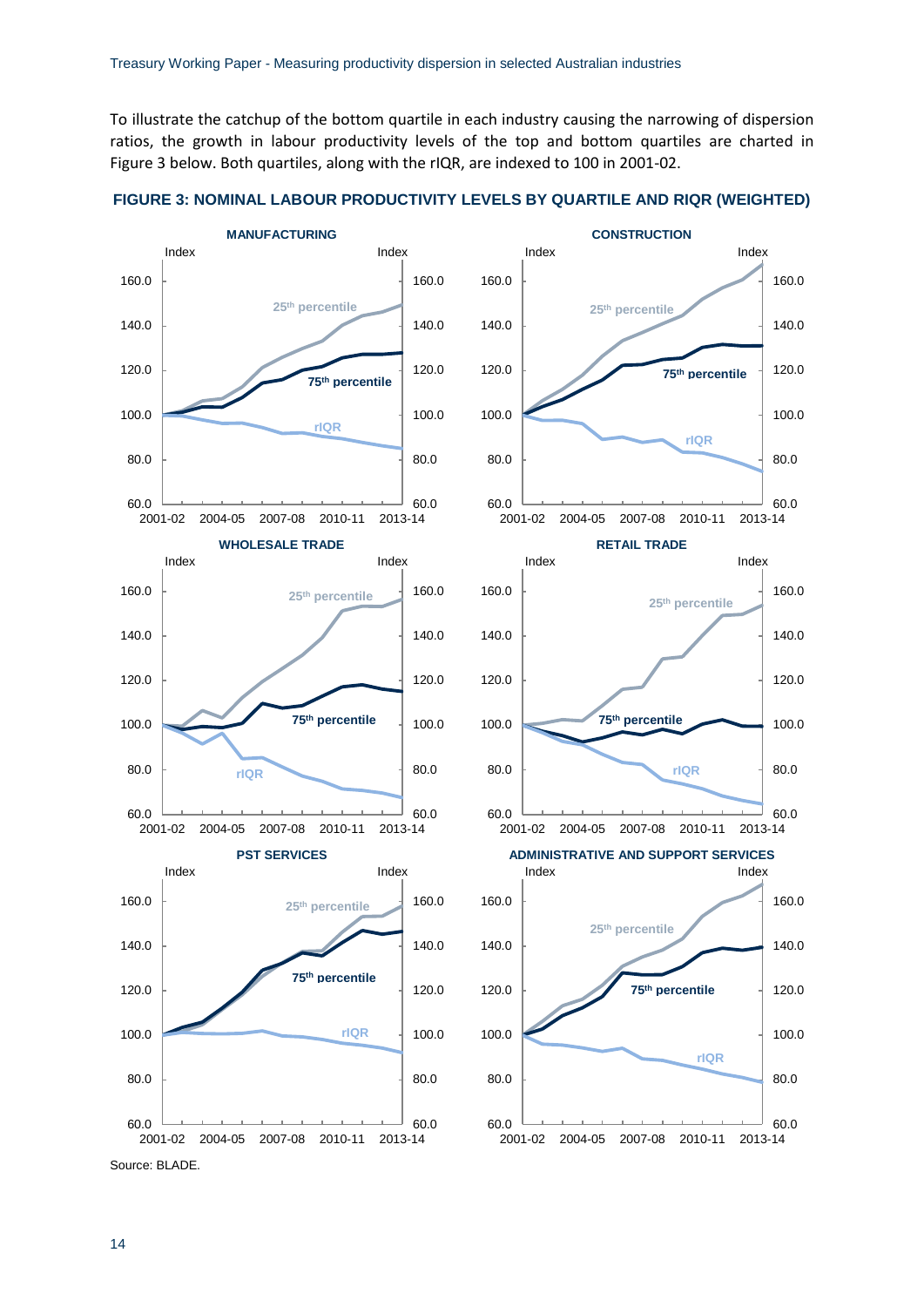## Drivers of changes in productivity dispersion in Wholesale Trade and Retail Trade

Read in conjunction with the gross output based results (Appendix A), where dispersion is effectively flat for all industries over the sample, the decline in the value added productivity gap implies that lower quartile firms are becoming relatively more efficient in their use of intermediate inputs. There could be a number of reasons behind this, such as a growing capability of smaller, less productive firms to join international value chains previously more accessible to larger, more productive firms; or an increasing online presence by these firms reducing their overheads.

To better understand industry dispersion and its evolution, it is necessary to undertake more detailed work to examine potential factors such as entry and exit rates of firms, labour reallocation, changes in industry structure, concentration or competition, productivity persistence and productivity catchup of young or new firms. These are research areas that can be further investigated in future projects with business-level data from BLADE.

While much of that work is beyond the scope of this paper, the significant decline in productivity dispersion in Retail Trade and Wholesale Trade warrants investigation, even only at a relatively rudimentary level. A measure of market concentration – the Herfindahl-Hirschman Index (HHI) – is calculated for these industries to test whether the declining productivity dispersion could be related to changing industry concentration, acknowledging that concentration may be a somewhat imperfect proxy for competition and product substitutability (a market can be more competitive even as it becomes more concentrated – an indicator of this could be falling margins).

The HHI, constructed by summing the square of each firm's market share, approaches zero when a market is occupied by a large number of firms of relatively equal size and reaches its maximum of 10,000 points when a market is controlled by a single firm. The HHI increases both as the number of firms in the market decreases and as the disparity in size between those firms increases. The U.S. Department of Justice and the Federal Trade Commission (2010) considers a market with a HHI of less than 1,500 to be a competitive marketplace, a HHI of 1,500 to 2,500 to be a moderately concentrated marketplace, and a HHI of 2,500 or greater to be a highly concentrated marketplace.

Using firm's market share information from BLADE, the HHI were constructed for Wholesale and Retail Trade for each year of the 2001-02 to 2013-14 period. The HHI reveals that on average market concentration in the Retail and Wholesale Trade 4-digit industries is low. Both industries have an average HHI well below 1,000 over the 13-year time period, with the HHI increasing at a moderate rate from around 400 to around 650 in Retail Trade and fluctuating within a relatively narrow band of around 300 to around 400 in Wholesale Trade.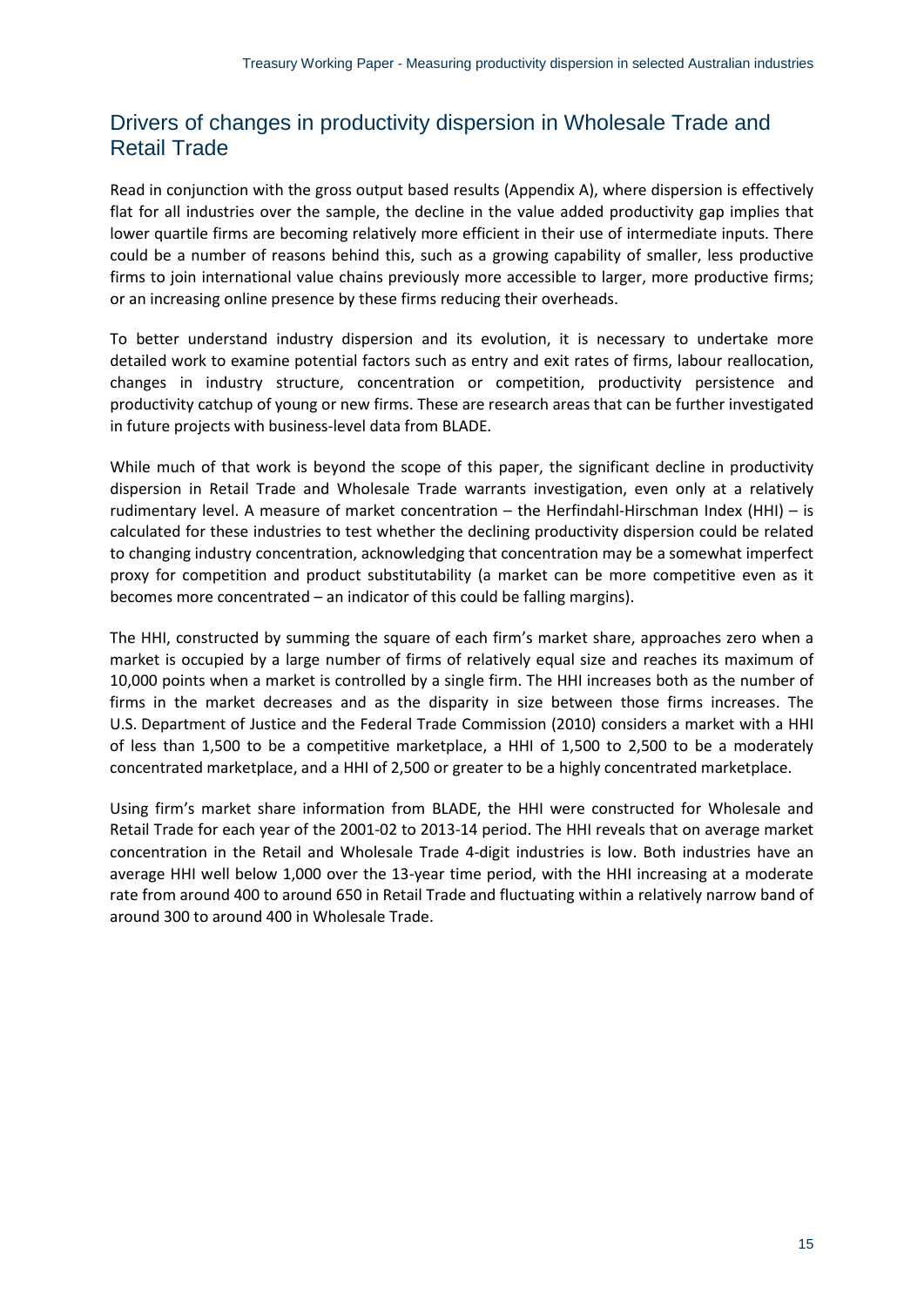

Source: BLADE.

While these HHI results suggest changes in market concentration do not provide a compelling explanation for the decline in productivity dispersion in Retail and Wholesale Trade, further work examining a potential tightening of margins in these industries due to smaller independent or family-owned firms being replaced by fewer, larger firms is necessary to gain a full picture of this relationship.

The employed measures of dispersion may mask what is happening at the very top of the productivity distribution. In some industries, there may exist a clustering of very large, very productive firms – changes in their level of productivity would be well beyond the cutoff of measures such as the rIQR. However, charting the growth in the average productivity levels of the top 5 per cent of firms in each year against the median firm (those at the  $50<sup>th</sup>$  percentile) in Retail and Wholesale Trade does not provide any evidence of acceleration in the productivity performance of the domestic frontier from the rest (Figure 5). While the average productivity levels of the top 5 per cent are several times higher than that of the median firm, from 2001-02 to 2013-14 the median firm has outperformed the top 5 per cent in both industries in terms of cumulative productivity growth.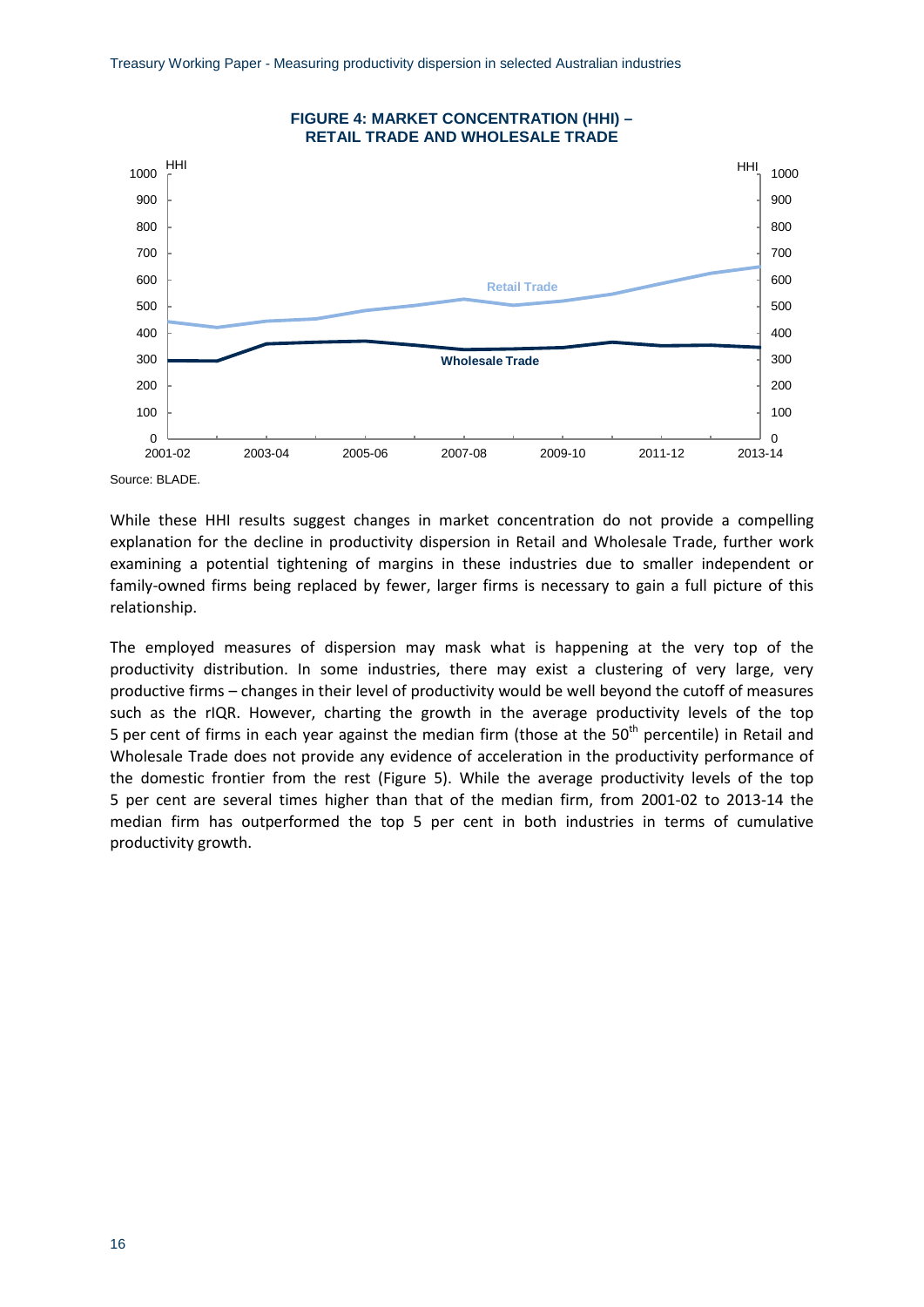

### **FIGURE 5: NOMINAL LABOUR PRODUCTIVITY LEVELS OF 50TH PERCENTILE V AVERAGE OF THE TOP 5 PER CENT – RETAIL TRADE AND WHOLESALE TRADE**

Source: BLADE.

A further test to identify a potential factor behind declining productivity dispersion in Retail and Wholesale Trade is to examine entry and exit rates for businesses in these industries. Decker *et al*. (2016) note that entering firms do not know their type prior to entry (that is, they do not know how productive they will be) and are also more likely to be engaged in experimental innovation activity – both of which tend to increase productivity dispersion. A recent study by Foster *et al*. (2018) also shows that rising entry rates are associated with increased productivity dispersion. Entry and exit rates for the Retail Trade and Wholesale Trade industries are shown below in Figure 6.



### **FIGURE 6: ENTRY AND EXIT RATES**

Source: ABS Cat. No. 8165.0 (Counts of Australian Businesses, including Entries and Exits).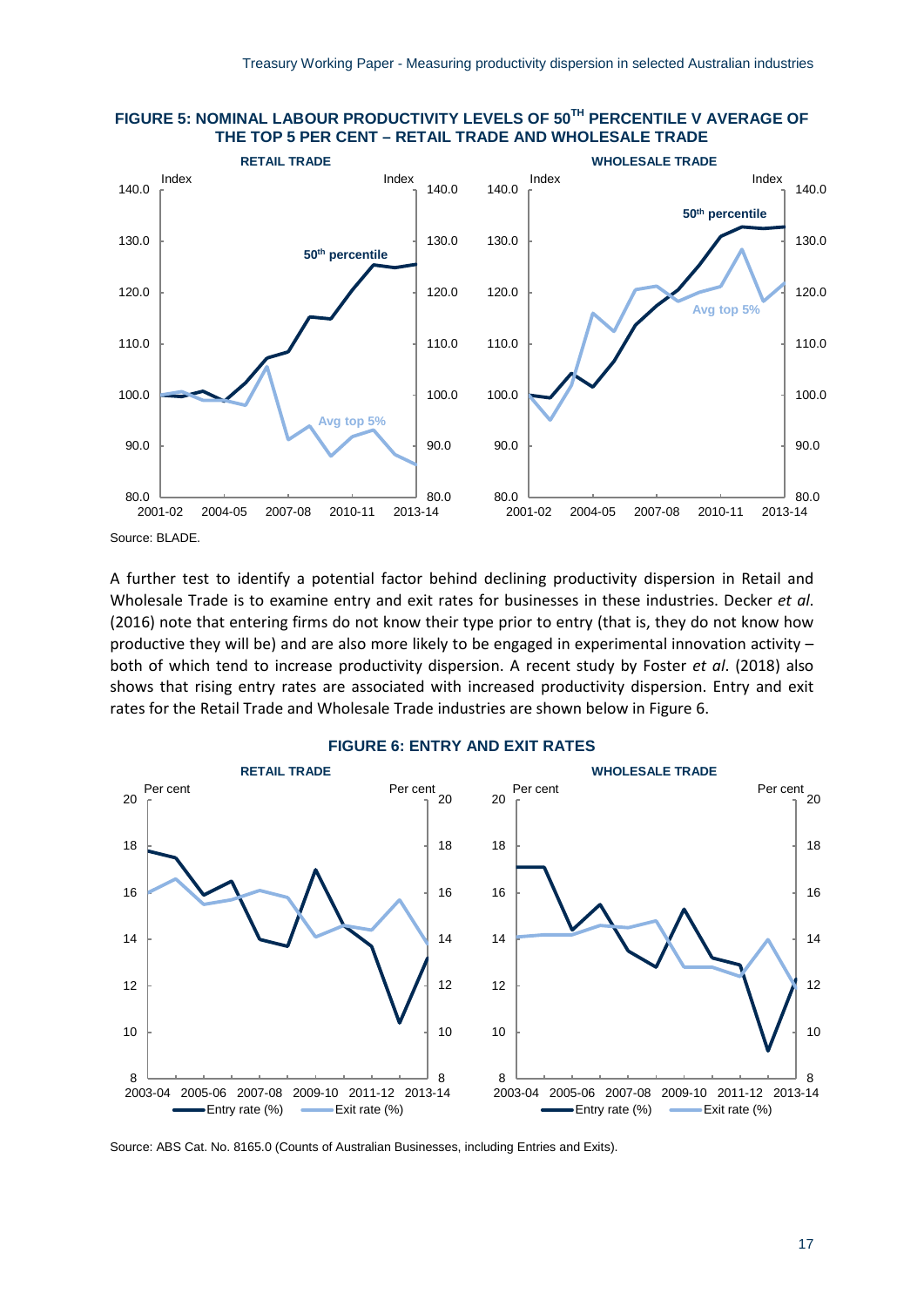Figure 6 shows falling rates of both entry and exit for firms in the Retail and Wholesale Trade industries over the period from 2003-04 to 2013-14. In both industries the decline in exit rate appears to be less significant than in entry rate. This would seem consistent with the slight increase in market concentration for Retail Trade shown in Figure  $4 -$  if the output produced by fewer entering firms cannot absorb the lost output from exiting firms then this output would be picked up by incumbent firms who increase their market share.

The decline in both entry and exit rates may signal stalling business dynamism. The downward trend in productivity dispersion may be influenced by mature firms making up a greater proportion of these industries, since the productivity levels of mature firms have been found to be much less dispersed than young firms (Decker *et al*., 2016).

A comparison between the total decrease in the rIQR of each industry from 2001-02 to 2013-14 when all firms are included with the decrease in the rIQR when only continuing firms are included suggests that reduced dynamism is contributing to reduced productivity dispersion. Figure 7 below shows that for all industries, the decline in dispersion over the sample is smaller when only including continuing firms in the analysis. When entering and exiting firms are added to the analysis the decline in dispersion is greater, implying it is a contributing factor to the overall decline in dispersion.





Source: BLADE.

While a deeper analysis of the relationship between business dynamism and productivity dispersion in Australia using firm-level data is an area for further work, there does appear to be a significant relationship between an industry's firm entry rate and its productivity dispersion level. Figure 8 relates the level of rIQR to the firm entry rate at the 4-digit industry-year unit of observation.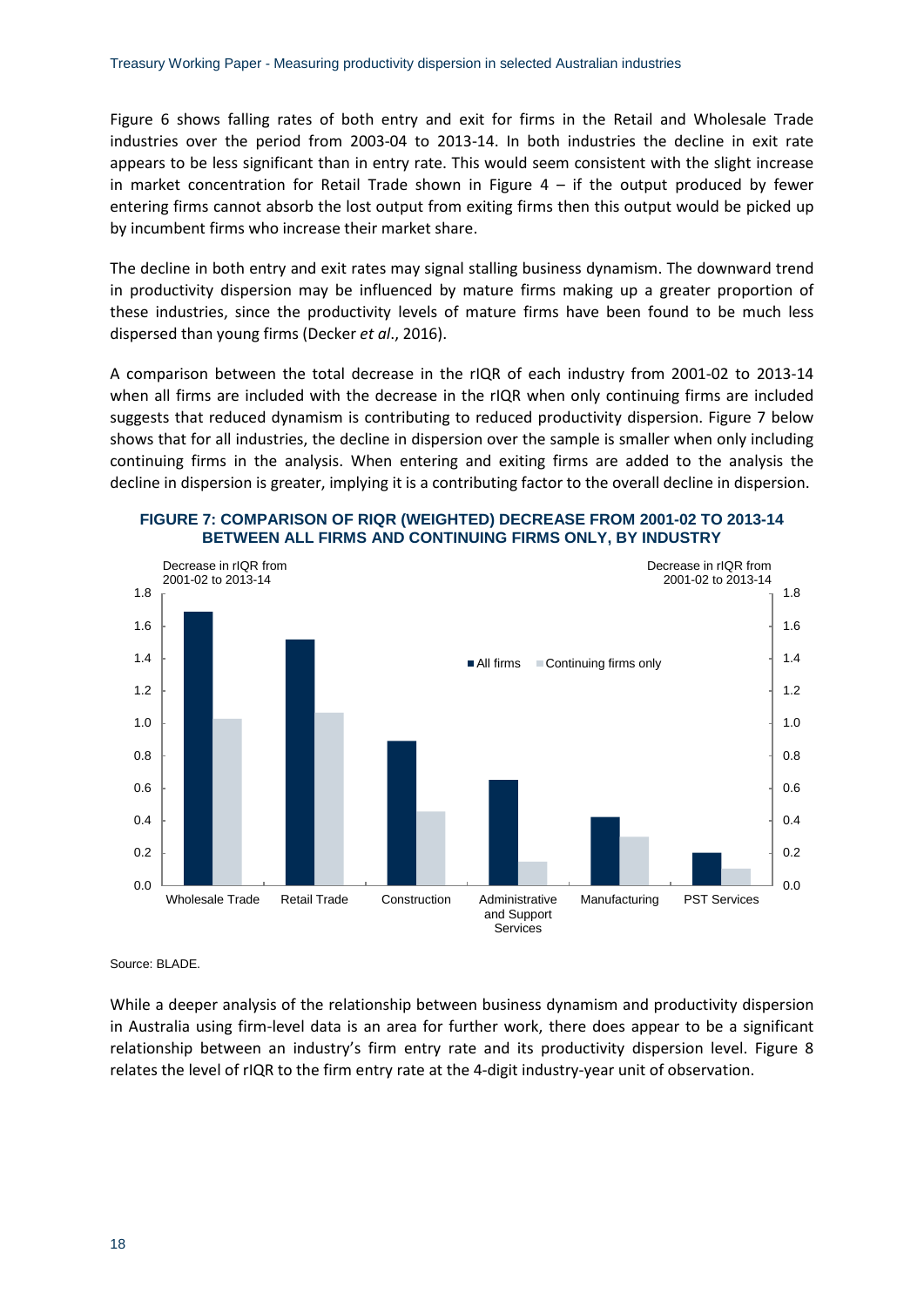



Source: BLADE.

Figure 8 reveals an above-average (below-average) entry rate in a 4-digit industry is associated with above-average (below-average) 4-digit industry productivity dispersion (rIQR). A regression, controlling for industry and year fixed effects, confirms this relationship is statistically significant at the 5 per cent level. The corresponding results for the exit rate are not significant. The regression results are provided in Appendix D.

## <span id="page-24-0"></span>**PRODUCTIVITY DISPERSION ACROSS FIRM SIZE**

An additional factor worth considering is firm size. Economies of scale suggest larger firms face advantages simply from being larger, mainly through lower per unit costs. This would manifest in higher productivity. Dispersion in productivity at any given time might therefore partly reflect a difference between large and small firms. From the BLADE sample, firms are classified as micro units, small units, medium units and large units if they employ 1-4, 5-19, 20-199 and over 200 employees respectively.

Figure 9 illustrates productivity dispersion by firm size for the selected industries and confirms that micro units exhibit the largest dispersion in productivity performance. This is true across all industries although the productivity of micro units is most dispersed in Wholesale Trade and Retail Trade (which has become less dispersed in most recent years). The decline in dispersion for small, medium and large units in Retail Trade is much more modest.

With regards to division impact, the sharp fall in dispersion for micro units in Wholesale and Retail Trade appears to be a driver for the aforementioned strong downward trend in overall dispersion in those industries. As most new entrants start as micro firms, this provides further support to the notion that the declining entry rate in these industries could be narrowing the width of the productivity distribution.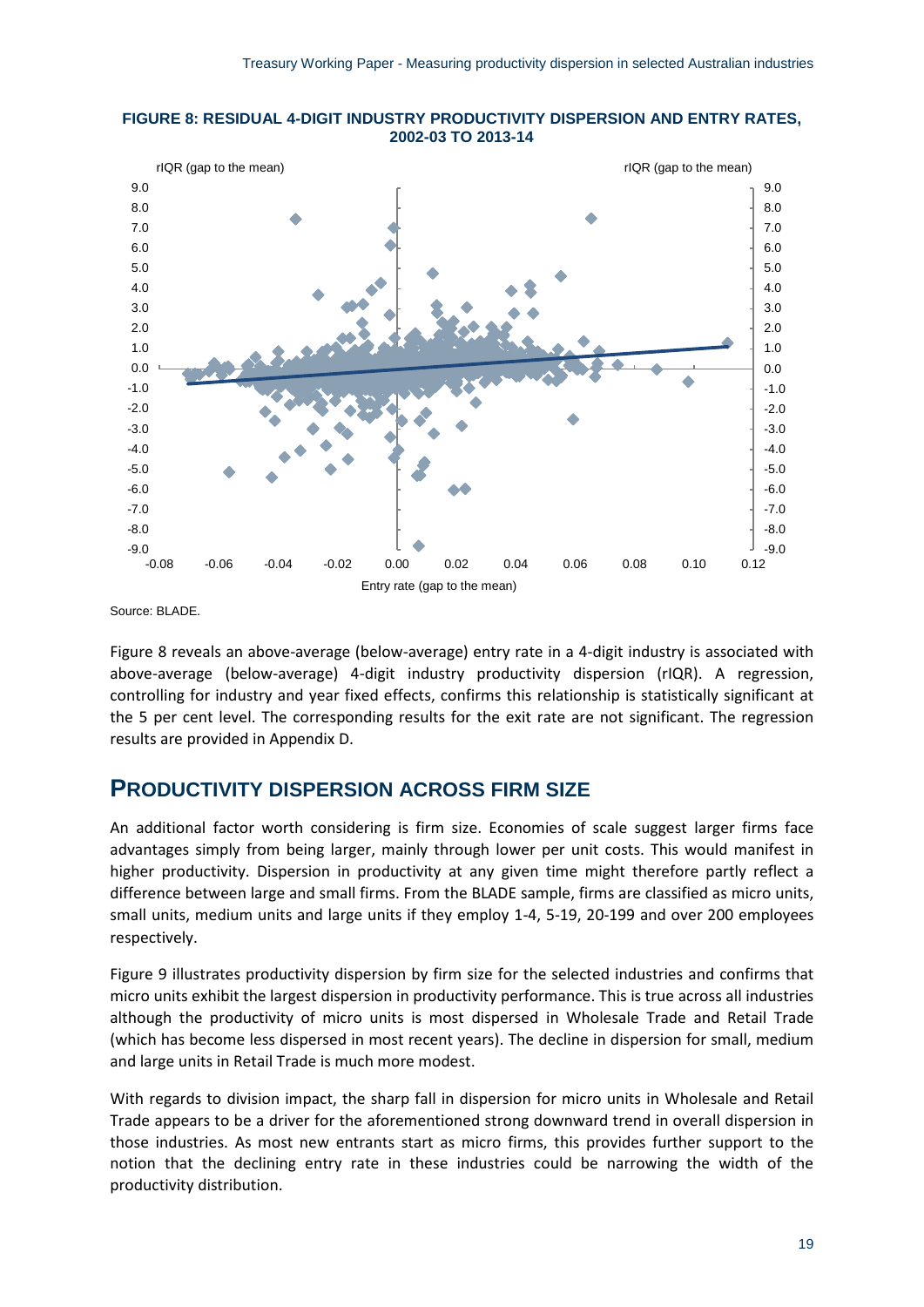

**FIGURE 9: PRODUCTIVITY DISPERSION BY BUSINESS SIZE**

Source: BLADE.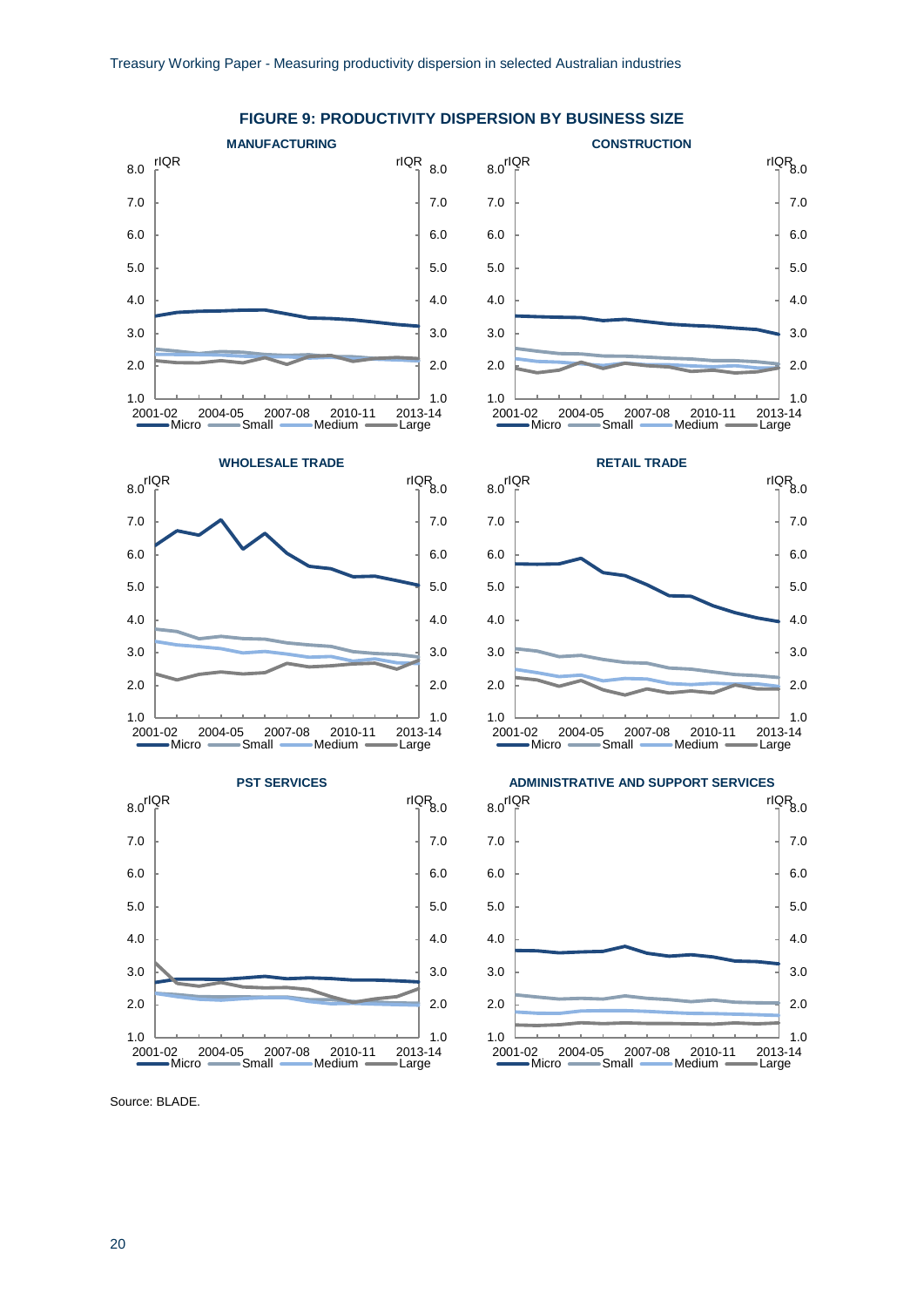## <span id="page-26-0"></span>**RELATIONSHIP WITH LABOUR PRODUCTIVITY LEVELS**

To highlight the importance of productivity dispersion analysis, it is useful to examine the relationship in this dataset between an industry's productivity dispersion (rIQR) and its average labour productivity level (weighted by employment share). Figure 10 relates the level of log labour productivity to the rIQR at the 4-digit industry-year unit of observation.



#### **FIGURE 10: RESIDUAL 4-DIGIT INDUSTRY LOG LABOUR PRODUCTIVITY AND PRODUCTIVITY DISPERSION, 2001-02 TO 2013-14**

Source: BLADE.

Figure 10 reveals above-average (below-average) productivity dispersion (rIQR) in a 4-digit industry is associated with a below-average (above-average) level of log labour productivity. A regression, controlling for industry and year fixed effects, confirms this relationship is statistically significant at the 1 per cent level. A one unit decrease in an industry's rIQR is associated with a 0.52 per cent increase in the industry's average labour productivity. The regression results are provided in Appendix D.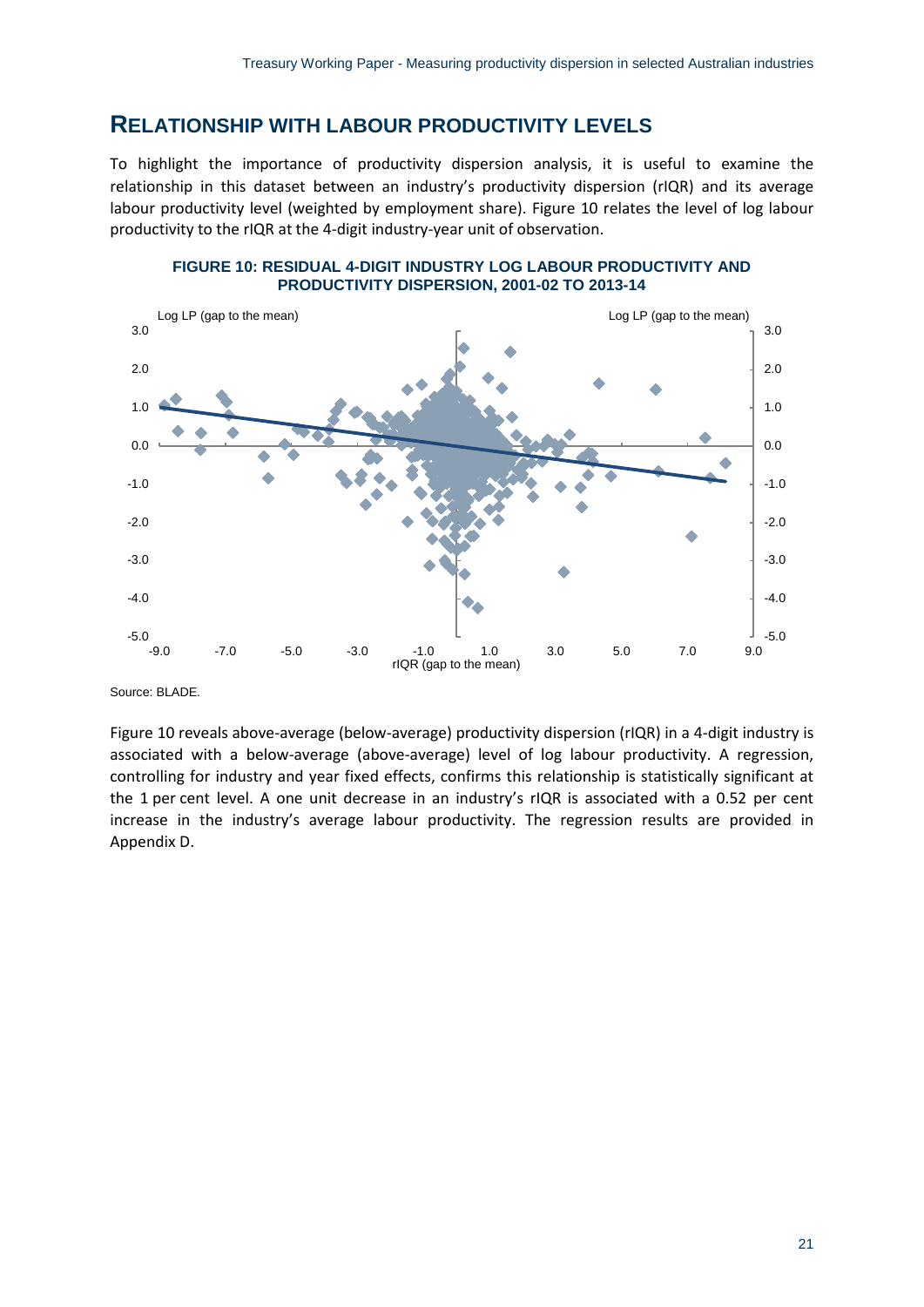# <span id="page-27-0"></span>**6. CONCLUSION**

Analysis of the BLADE dataset reveals that selected Australian industries appear to be similarly dispersed in terms of labour productivity performance as other countries. Results from this study are consistent with other empirical studies over a number of years. There are differences in the degree of dispersion among different industries – for example the ratio between the most and least productive firms in Wholesale Trade is significantly greater than the equivalent ratio in Manufacturing – but even in the least dispersed industries the top firms are at least twice as productive as the bottom firms.

In terms of the trend in dispersion, Australia appears to differ from the international experience in that labour productivity dispersion is declining. Since 2001-02 and particularly in margin industries – Wholesale Trade and Retail Trade – value added based labour productivity dispersion has been declining significantly (especially until around 2010-11). While changes in market concentration do not appear to be driving decreasing labour productivity dispersion in Wholesale Trade and Retail Trade, lower business dynamism (in particular decreasing entry rates) in these industries may provide one explanation for the declining trend in dispersion in these industries.

More broadly, labour productivity dispersion among smaller firms is greater than that among larger firms – and industries with a higher number of firms are generally less dispersed than those with only a few firms. Interestingly, the patterns in declining labour productivity dispersion are driven by micro, small and medium firms. This is consistent with declining dynamism driving decreasing labour productivity dispersion, as most entering firms start small.

The persistence of dispersion in the six industries suggests that improving allocative efficiency and the productivity growth of low productivity firms can help lift aggregate productivity growth. This paper finds industries in Australia that have lower labour productivity dispersion experience higher aggregate labour productivity performance, which suggests that other factors may also be relevant. For example, forthcoming Treasury research (Andrews and Hansell, 2018) shows that within-industry labour reallocation was noticeably productivity-enhancing over the course of the 2000s, which is consistent with the observed decline in labour productivity dispersion.

Further work is necessary to better understand the nature and implications of the observed decline in labour productivity dispersion. At this stage, it is premature to assign a technological explanation to the decline in labour productivity dispersion, given that it could also be driven by differential patterns in tangible capital deepening and mark-up behaviour at the firm level (in addition to reallocation). In this regard, this paper introduces the usefulness of BLADE and its application in policy relevant issues, and uncovers a stream of potential follow-up work in this area. An important next step in understanding productivity dispersion is to calculate firm-level MFP and examine dispersion in MFP and capital deepening, which will be aided by Treasury sponsored work<sup>[10](#page-27-1)</sup> (in collaboration with the ABS) to estimate reliable capital stocks and MFP estimates at the firm level using BLADE . To make more progress on the issue of technology diffusion in Australia, future Treasury research will exploit these new MFP estimates to examine how Australian firm's productivity performance has fared relative to that of firms at the global technological frontier (see Andrews, Criscuolo and Gal, 2015 & 2016).

 $\overline{\phantom{a}}$ 

<span id="page-27-1"></span><sup>10</sup> By Professor Kevin Fox (The University of New South Wales).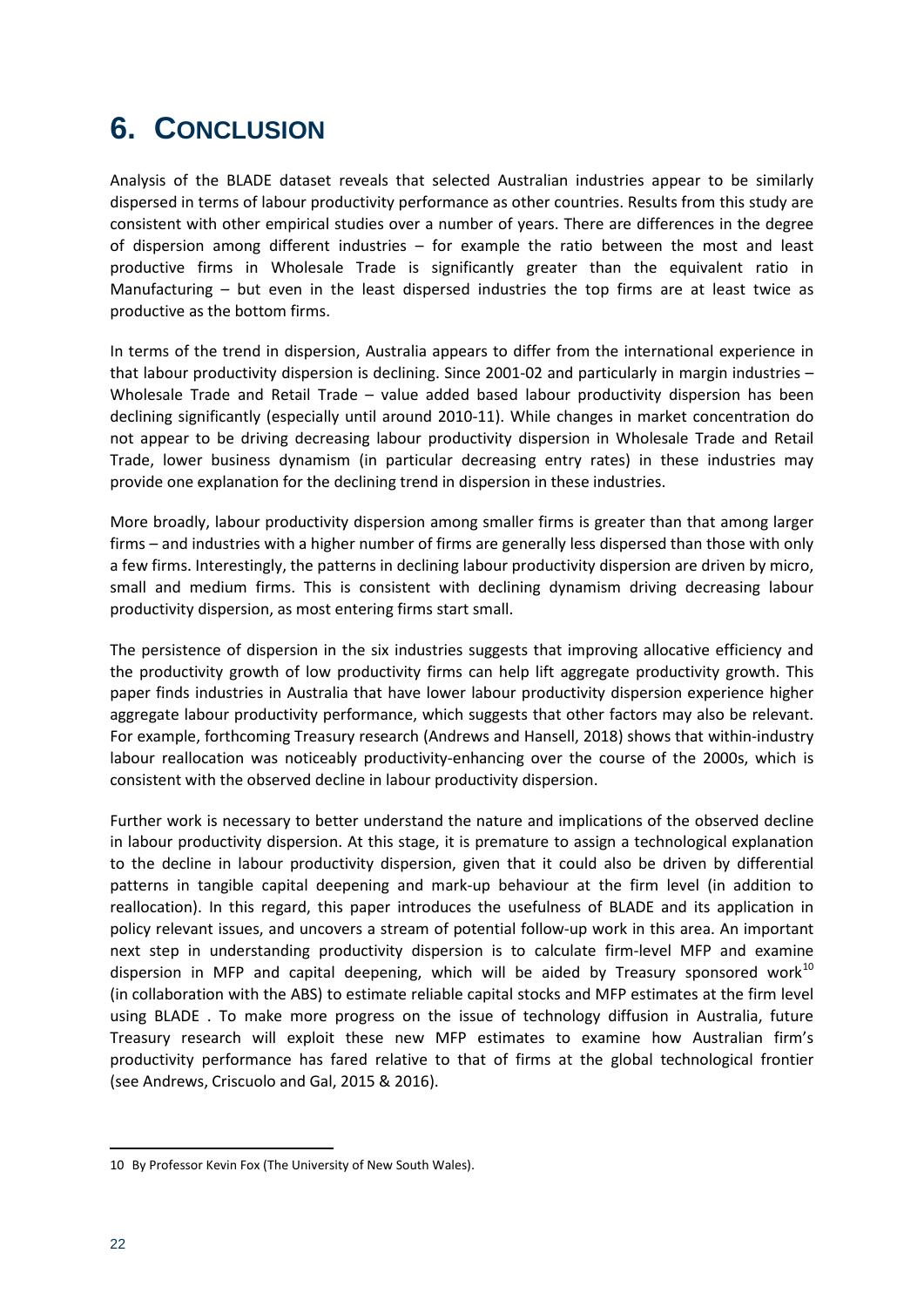## <span id="page-28-0"></span>**REFERENCES**

Adalet McGowan, M., Andrews, D., Millot V. 2017, 'Insolvency regimes, zombie firms and capital reallocation', *OECD Economics Department Working Papers, No. 1399,* OECD Publishing, Paris.

Andrews, D. and Cingano, F. 2012, 'Public policy and resource allocation: evidence from firms in OECD countries', *OECD Economics Department Working Papers, No. 996,* OECD Publishing, Paris.

Andrews, D., Criscuolo, C. and Gal, P. 2016, 'The Global Productivity Slowdown, Technology Divergence and Public Policy: A Firm Level Perspective', OECD Productivity Working Papers, No 5.

Andrews, D., Criscuolo, C. and Gal, P. 2015, 'Frontier Firms, Technology Diffusion and Public Policy: Micro Evidence from OECD Countries', OECD Productivity Working Papers, No 2.

Andrews, D. and Hansell, D. 2018, 'A Microdata Perspective on Reallocation and Productivity Growth in Australia: 2001-02 to 2015-16', forthcoming Treasury Working Paper.

Australian Bureau of Statistics (ABS). 2015, Information paper: Construction of the Expanded Analytical Business Longitudinal Database, 2001-02 to 2012-13, cat. no. 8171.0 10, ABS, Canberra.

Bartelsman, E.J., and Doms, M. 2000, 'Understanding Productivity: Lessons from Longitudinal Microdata', Journal of Economic Literature, Vol. XXXVIII (September 2000) pp. 569–594.

Bartelsman, E.J., and Wolf, Z. 2017, 'Measuring Productivity Dispersion', Tinbergen Institute Discussion Paper, 17-033/VI, Tinbergen Institute, Netherlands.

Berlingieri, G., Blanchenay, P. and Criscuolo, C. 2017. The great divergence(s). OECD Science, Technology and Industry Policy Papers.

Berlingieri, G., Blanchenay, P., Calligaris, S. and Criscuolo, C. 2017. 'Firm-level Productivity Differences: Insights from the OECD's MultiProd Project', International Productivity Monitor, Number 32, Spring 2017.

Bland, S. and Will, L. 2001, 'Resource movements and labour productivity, an Australian Illustration: 1994–95 to 1997–98', Productivity Commission Staff Research Paper, AusInfo, Canberra.

Bloom, N., and Van Reenen, J. 2007. 'Measuring and Explaining Management Practices across Firms and Countries', Quarterly Journal of Economics, 122(4): 1351–1408.

Brown, J.D., Dinlersoz, E. and Earle, S. 2016, 'Does Higher Productivity Dispersion Imply Greater Misallocation? A Theoretical and Empirical Analysis', US Census Bureau Center for Economic Studies Paper No. CES-WP-16-42.

Campbell, S. and Withers, H. 2017, 'Australian productivity trends and the effect of structural change', Treasury Research Institute, August 2017.

Cobbold, T. 2003, 'A Comparison of Gross Output and Value-Added Methods of Productivity Estimation', Productivity Commission Research Memorandum, Canberra.

Criscuolo, C., Haskel, J. and Martin, R. 2003, 'Building the Evidence Base for Productivity Policy Using Business Data Linking', Economic Trends, 600(Nov) 39-49.

Decker, R.A., Haltiwanger, J., Jarmin, R.S. and Miranda, J. 2016, 'Declining business dynamism: implications for productivity?', Hutchins Center Working Paper #23, September 2016.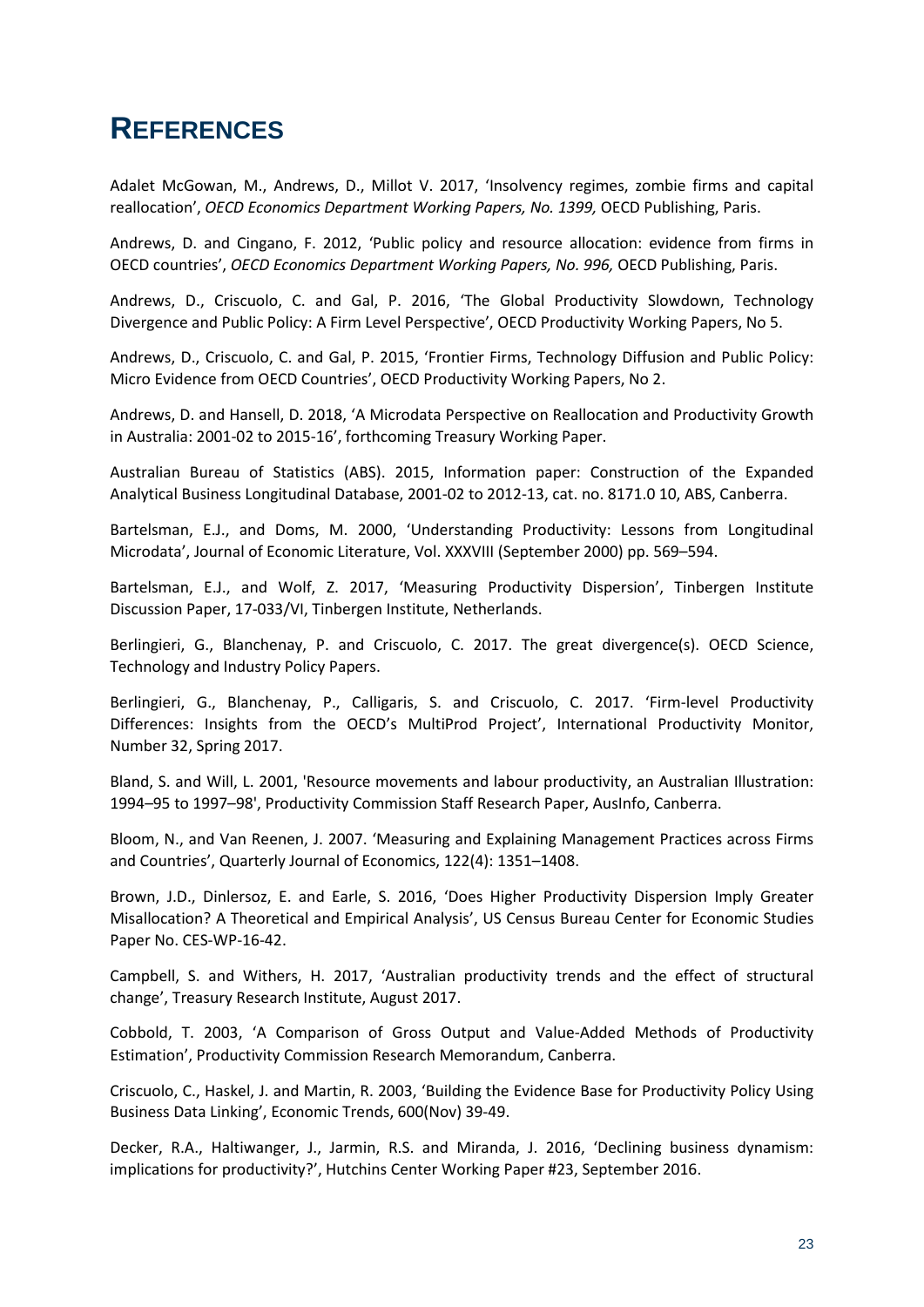Dunne, T., Foster, L., Haltiwanger, J. and Troske, K. R. 2002, 'Wage and Productivity Dispersion in U.S. Manufacturing: The Role of Computer Investment', IZA Discussion paper series, No. 563.

Foster, L., Grim, C., Haltiwanger, J. and Wolf, Z. 2018, 'Innovation, Productivity Dispersion, and Productivity Growth', US Census Bureau Center for Economic Studies Paper No. CES-WP-18-08.

Griffith, R., Haskel, J. and Neely, A. 2006, 'Why is Productivity so Dispersed?', Oxford Review of Economic Policy vol. 22 no. 4.

Hansell, D. and Berry, O. 2017, 'Introduction to –BLADE', Mimeo.

Hansell, D., Nguyen, T., and Soriano, F. 2015, 'Can we improve on a headcount? Estimating unobserved labour input with individual wage data', Paper presented at the 26th Australian Labour Market Research Workshop, Adelaide, Australia.

Hansell, D. and Rafi, B. 2018, 'Firm-Level Analysis Using the ABS' Business Longitudinal Analysis Data Environment (BLADE)', The Australian Economic Review, vol. 51, no. 1, pp. 132-8.

Hsieh, C. and Klenow, P. 2009, 'Misallocation and Manufacturing TFP in China and India' The Quarterly Journal of Economics, Volume 124, Issue 4, November 2009.

International Monetary Fund (IMF). 2017, 'Fiscal Monitor: Achieving More with Less', Washington, April.

Jaffe, A., Le, T. and Chappell, N. 2016, 'Productivity distribution and drivers of productivity growth in the construction industry', Motu Working Paper 16-08, Motu Economic and Public Policy Research, May 2016.

Kauhanen, A. and Roponen, S. 2010, 'Productivity dispersion: A case study', Research in Economics 64 (2010) 97-100.

Lopez-Garcia, P., di Mauro, F. and Altomonte, C. 2014, 'Micro-based evidence of EU competitiveness', CompNet Task Force, European Central Bank Working Paper Series No. 1634, February 2014.

Martin, R. 2008, 'Productivity Dispersion, Competition and Productivity Measurement', Centre for Economic Performance Discussion Paper No. 692, June 2008.

OECD. 2017. 'OECD Compendium of Productivity Indicators 2017, OECD Publishing, Paris.

Oulton, N. 1998, 'Competition and the Dispersion of Labour Productivity amongst UK companies', Oxford Economic Papers 50 (1998), 23-38.

Schreyer, P. and Pilat, D. 2001, 'Measuring Productivity', OECD Economic Studies No. 33, 2001/11.

Syverson, C. 2003, 'Product Substitutability and Productivity Dispersion', University of Chicago and NBER, July 2003.

Syverson, C. 2004, 'Market Structure and Productivity: A Concrete Example', Journal of Political Economy, 112(61), 1181-22.

Syverson, C. 2011. What Determines Productivity? Journal of Economic Literature 49(2): 326-65.

U.S. Department of Justice and the Federal Trade Commission. 2010, 'Horizontal Merger Guidelines', Issued: August 19, 2010.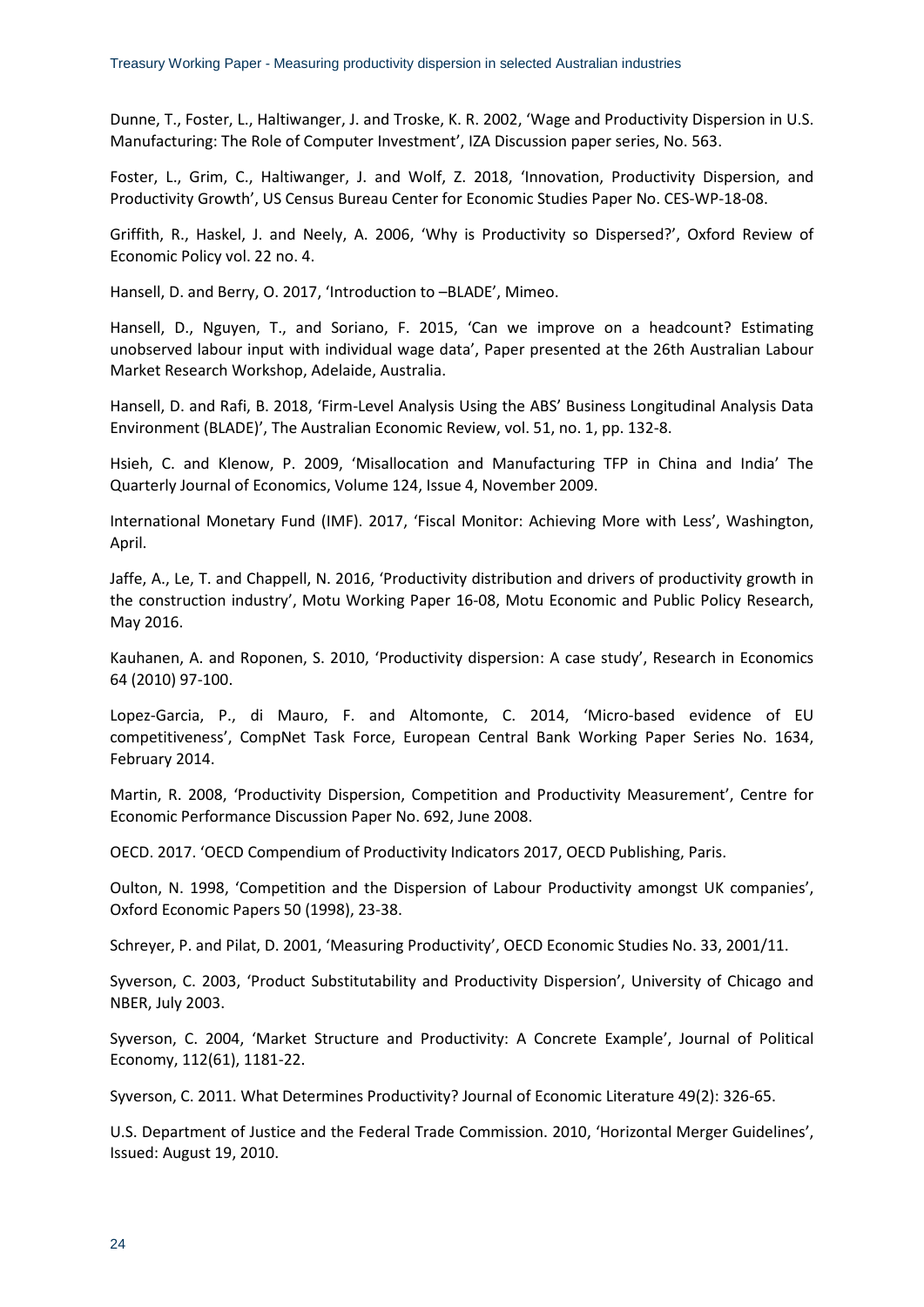# <span id="page-30-0"></span>**APPENDIX A**

## **GROSS OUTPUT BASED LABOUR PRODUCTIVITY RESULTS**

## **TABLE A1: WEIGHTED RIQR AND R90-10, 2001-02 TO 2013-14 (GROSS OUTPUT)**

| <b>Division</b>                            | <b>rIQR</b> | r90-10 |
|--------------------------------------------|-------------|--------|
| <b>Manufacturing</b>                       | 2.4         | 5.5    |
| <b>Construction</b>                        | 3.0         | 7.2    |
| <b>Wholesale Trade</b>                     | 3.4         | 5.5    |
| <b>Retail Trade</b>                        | 2.6         | 5.1    |
| <b>PST Services</b>                        | 2.4         | 6.3    |
| <b>Administrative and Support Services</b> | 3.5         | 8.6    |

Note: 1-digit dispersion measure is average of 4-digit dispersion measures weighted by business counts.

### **TABLE A2: UNWEIGHTED RIQR AND R90-10, 2001-02 TO 2013-14 (GROSS OUTPUT)**

| <b>Division</b>                            | <b>rIQR</b> | r90-10 |
|--------------------------------------------|-------------|--------|
| <b>Manufacturing</b>                       | 2.6         | 6.1    |
| <b>Construction</b>                        | 3.0         | 7.5    |
| <b>Wholesale Trade</b>                     | 3.8         | 5.5    |
| <b>Retail Trade</b>                        | 2.6         | 4.9    |
| <b>PST Services</b>                        | 2.5         | 6.2    |
| <b>Administrative and Support Services</b> | 3.4         | 7.8    |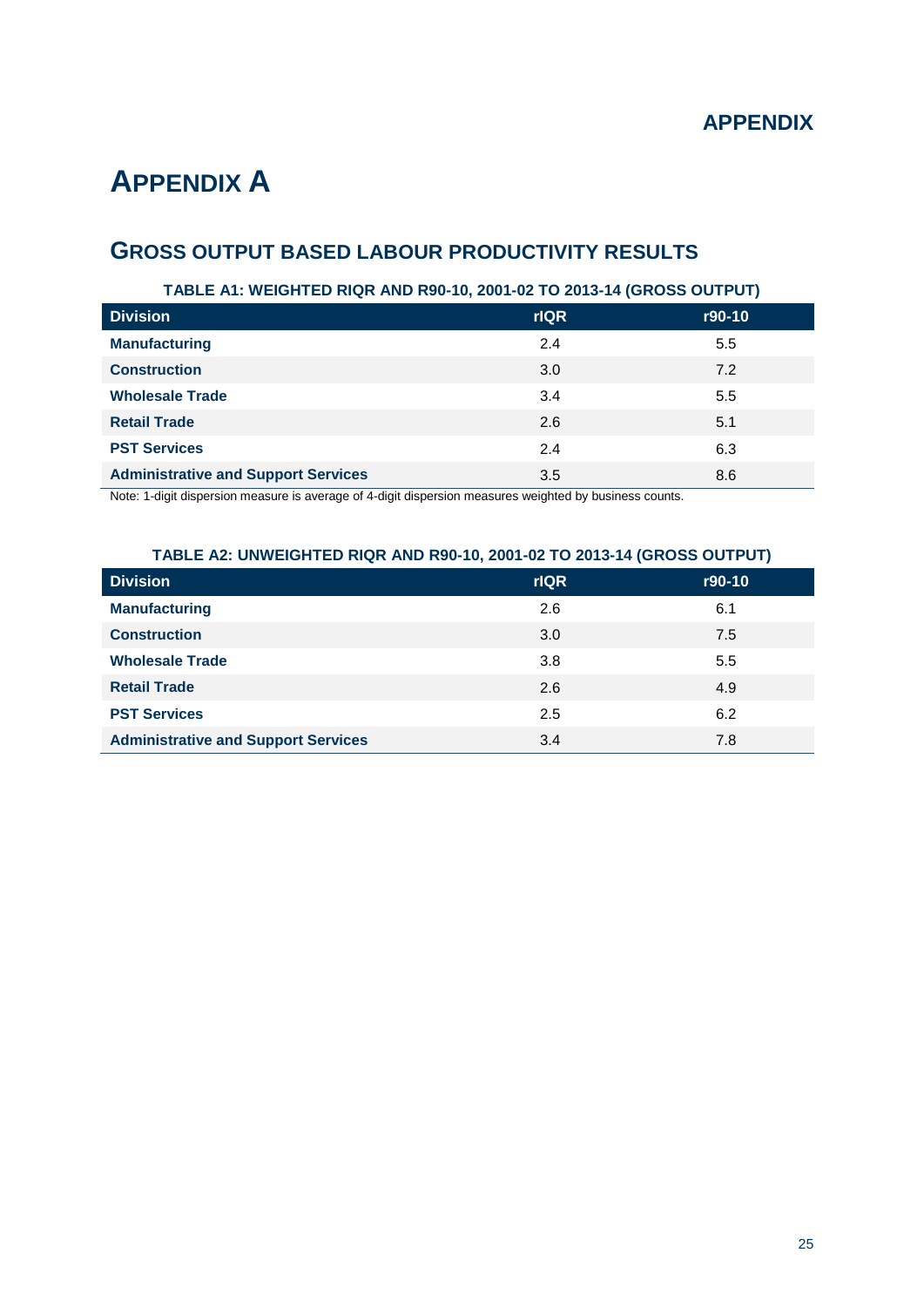

Source: BLADE.

For gross output, all six industries have relatively stable dispersion with little variation across time. There appears to be some cyclicality, with dispersion in Retail Trade, Wholesale Trade, PST Services and Administrative and Support Services increasing slightly prior to 2008 and decreasing thereafter – though this is unlikely to be significant, given the limited variation in gross output based productivity dispersion.

In comparison to the declining dispersion observed using a value added based measure of labour productivity, the gross output based results suggest while there has been little change in sales per worker between higher and lower productivity firms, the less productive firms have become relatively more efficient in terms of their use of intermediate inputs.

## **ROBUSTNESS TO TREATMENT OF NEGATIVE VALUE ADDED**

Tables A3 and A4 report dispersion results when negative value added observations are dropped from the analysis, as opposed to negative value added transformation presented in Table 2 and Table 3. For all divisions, the trends in dispersion appear robust to treatment method. For example, Wholesale Trade and Retail Trade still show strong downward trends in value added productivity dispersion. A dispersion measure of around 2½ still appears to be the lower bound at the 4-digit industry level, suggesting some level of dispersion in firm productivity is natural. Findings on dispersion between firms of similar sizes are also robust, with for the most part, large firms being less dispersed than micro units.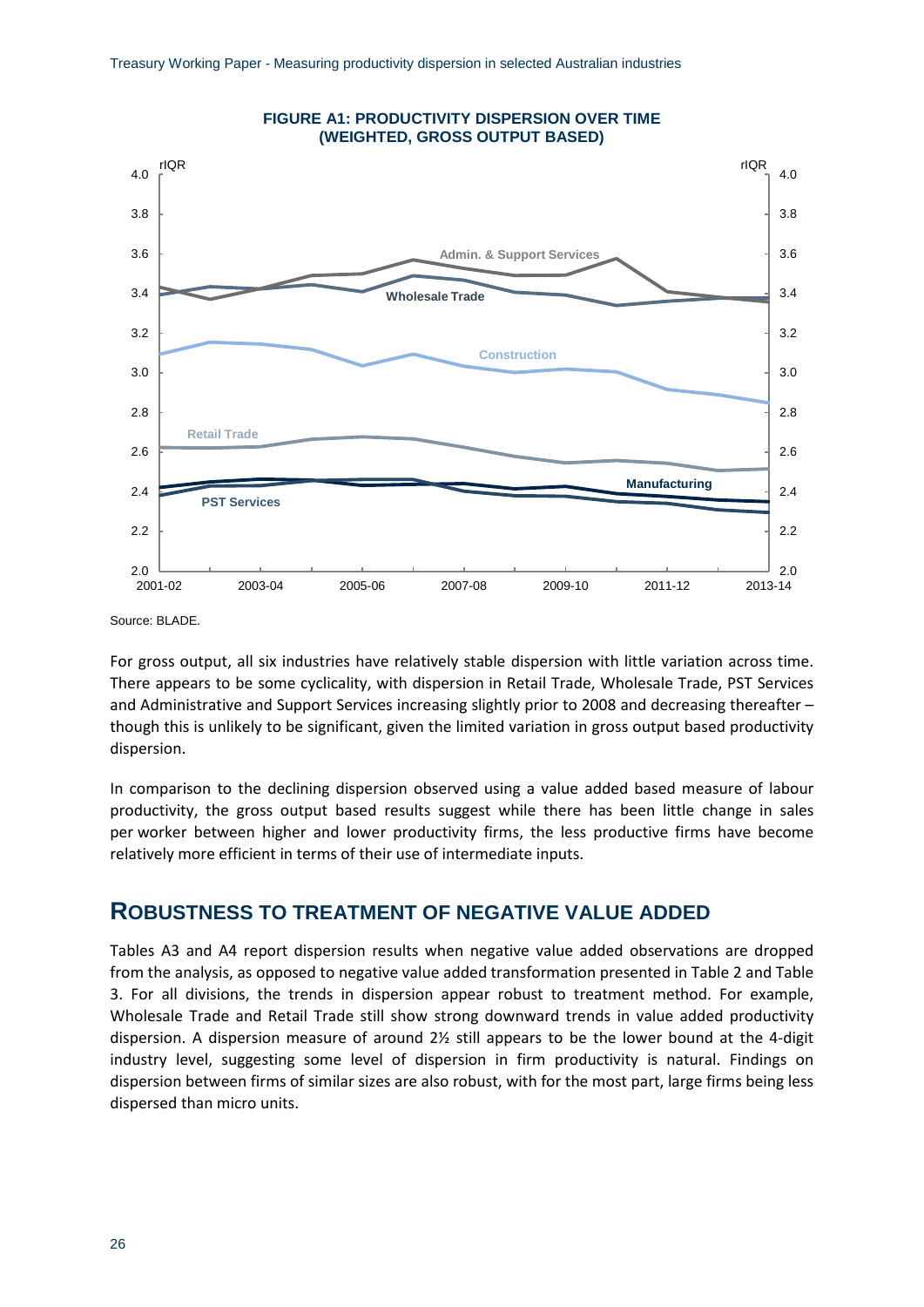## **TABLE A3: WEIGHTED RIQR AND R90-10, 2001-02 TO 2013-14 (NEGATIVE VA DROPPED)**

| <b>Division</b>                            | <b>rIQR</b> | r90-10 |
|--------------------------------------------|-------------|--------|
| <b>Manufacturing</b>                       | 2.4         | 6.9    |
| <b>Construction</b>                        | 2.8         | 8.8    |
| <b>Wholesale Trade</b>                     | 3.2         | 12.5   |
| <b>Retail Trade</b>                        | 3.0         | 10.9   |
| <b>PST Services</b>                        | 2.4         | 6.7    |
| <b>Administrative and Support Services</b> | 2.6         | 9.2    |

## **TABLE A4: UNWEIGHTED RIQR AND R90-10, 2001-02 TO 2013-14 (NEGATIVE VA DROPPED)**

| <b>Division</b>                            | <b>rIQR</b> | r90-10 |
|--------------------------------------------|-------------|--------|
| <b>Manufacturing</b>                       | 2.5         | 7.5    |
| <b>Construction</b>                        | 2.9         | 9.9    |
| <b>Wholesale Trade</b>                     | 3.4         | 14.4   |
| <b>Retail Trade</b>                        | 2.9         | 10.8   |
| <b>PST Services</b>                        | 2.5         | 7.3    |
| <b>Administrative and Support Services</b> | 2.6         | 9.1    |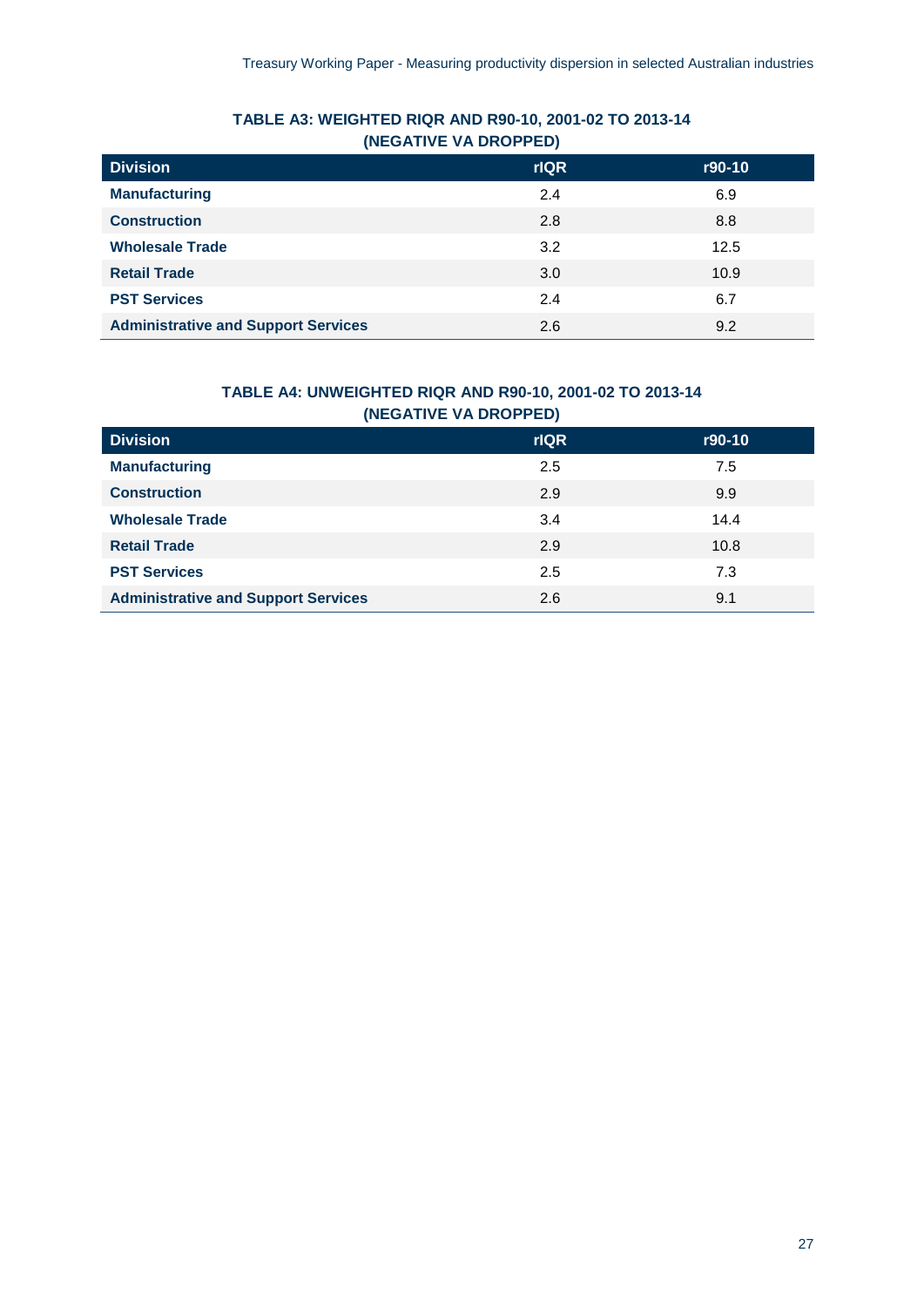

#### **FIGURE A2: DISPERSION OF 4-DIGIT INDUSTRIES BY NUMBER OF FIRMS (AVERAGED FROM 2001-02 TO 2013-14, NEGATIVE VA DROPPED)**

Source: BLADE.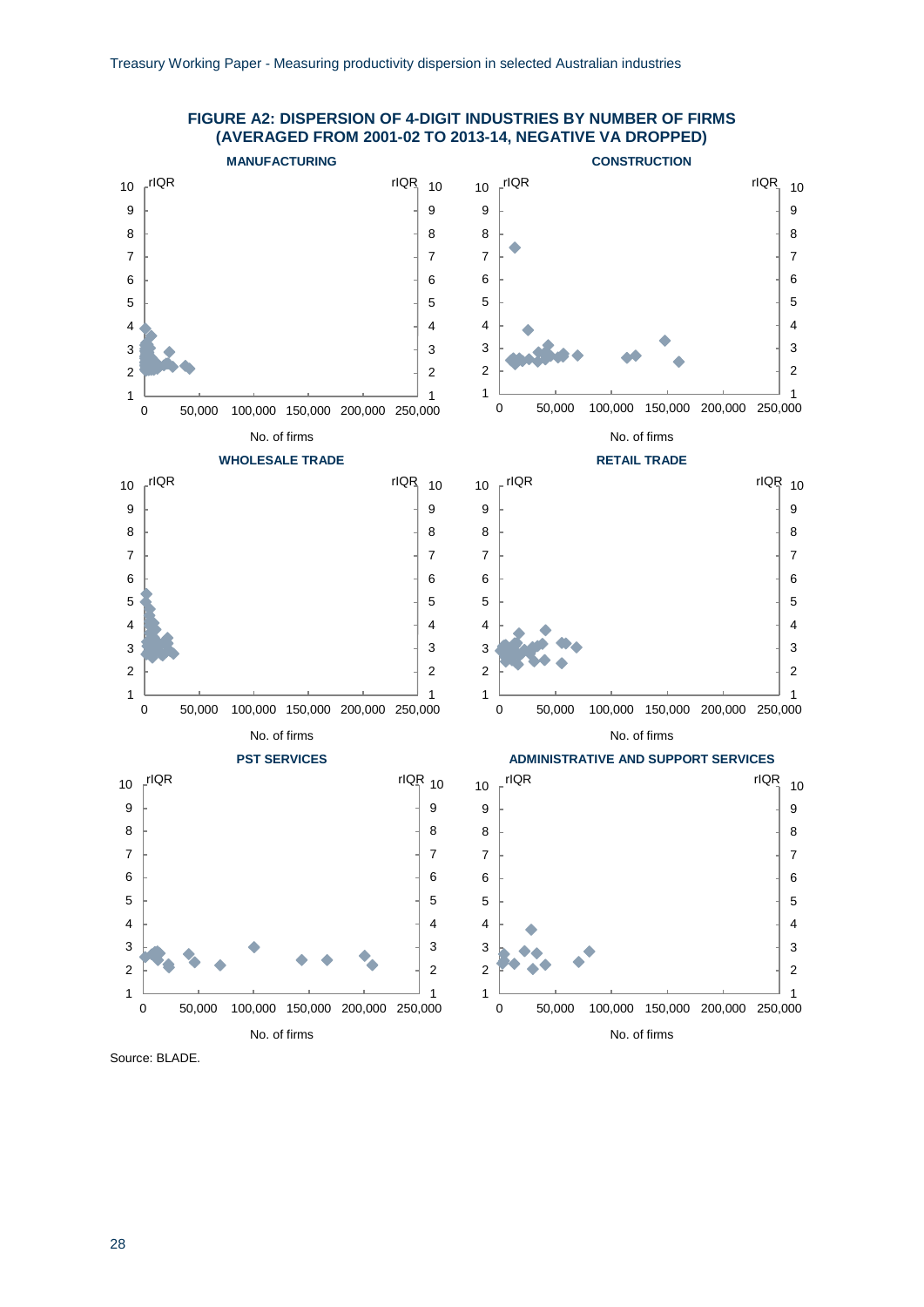

**FIGURE A3: WEIGHTED DISPERSION OVER TIME AT 4-DIGIT ANZSIC LEVEL (NEGATIVE VA DROPPED)**

Source: BLADE.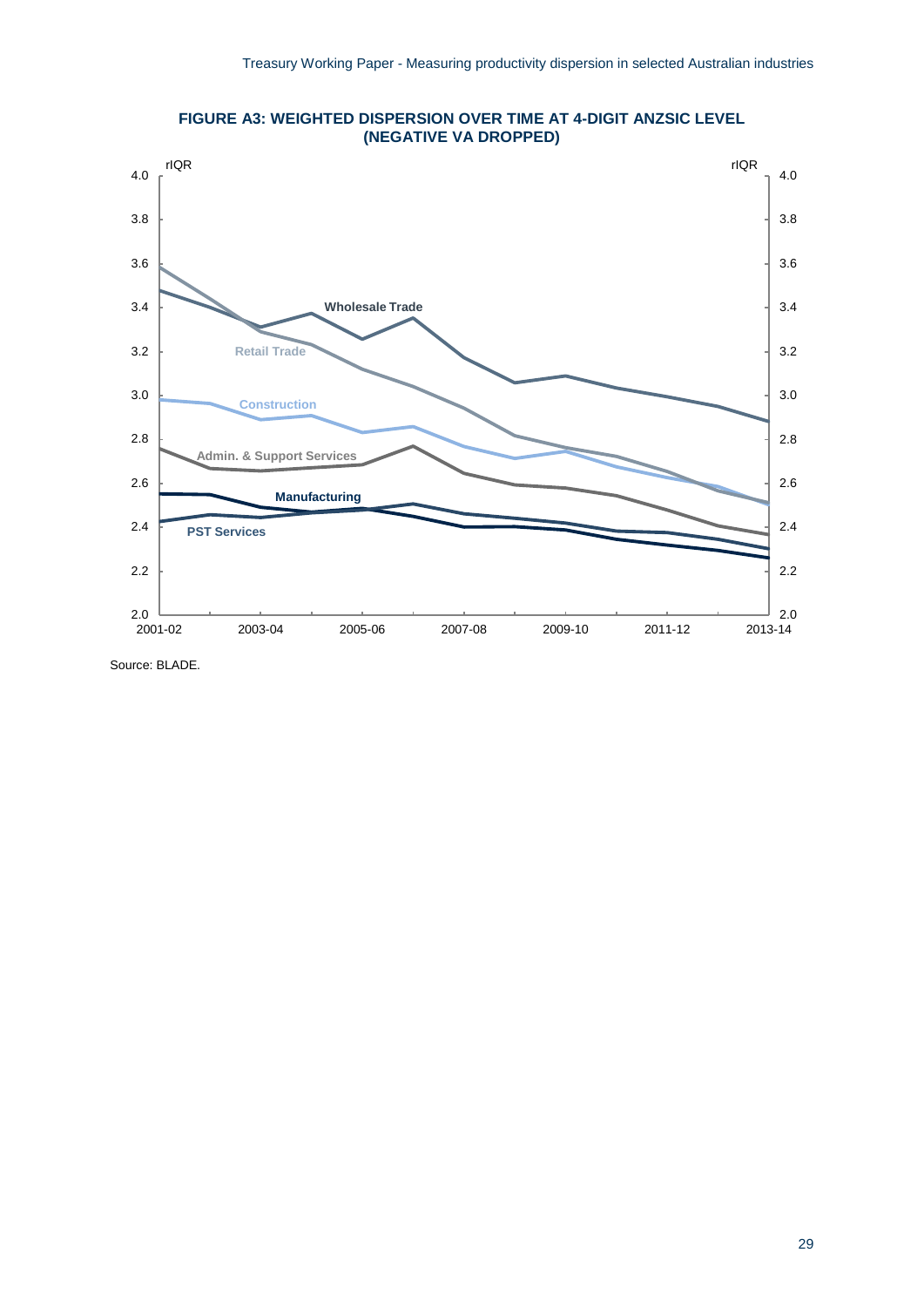

#### **FIGURE A4: DISPERSION BY FIRM SIZE (NEGATIVE VA DROPPED)**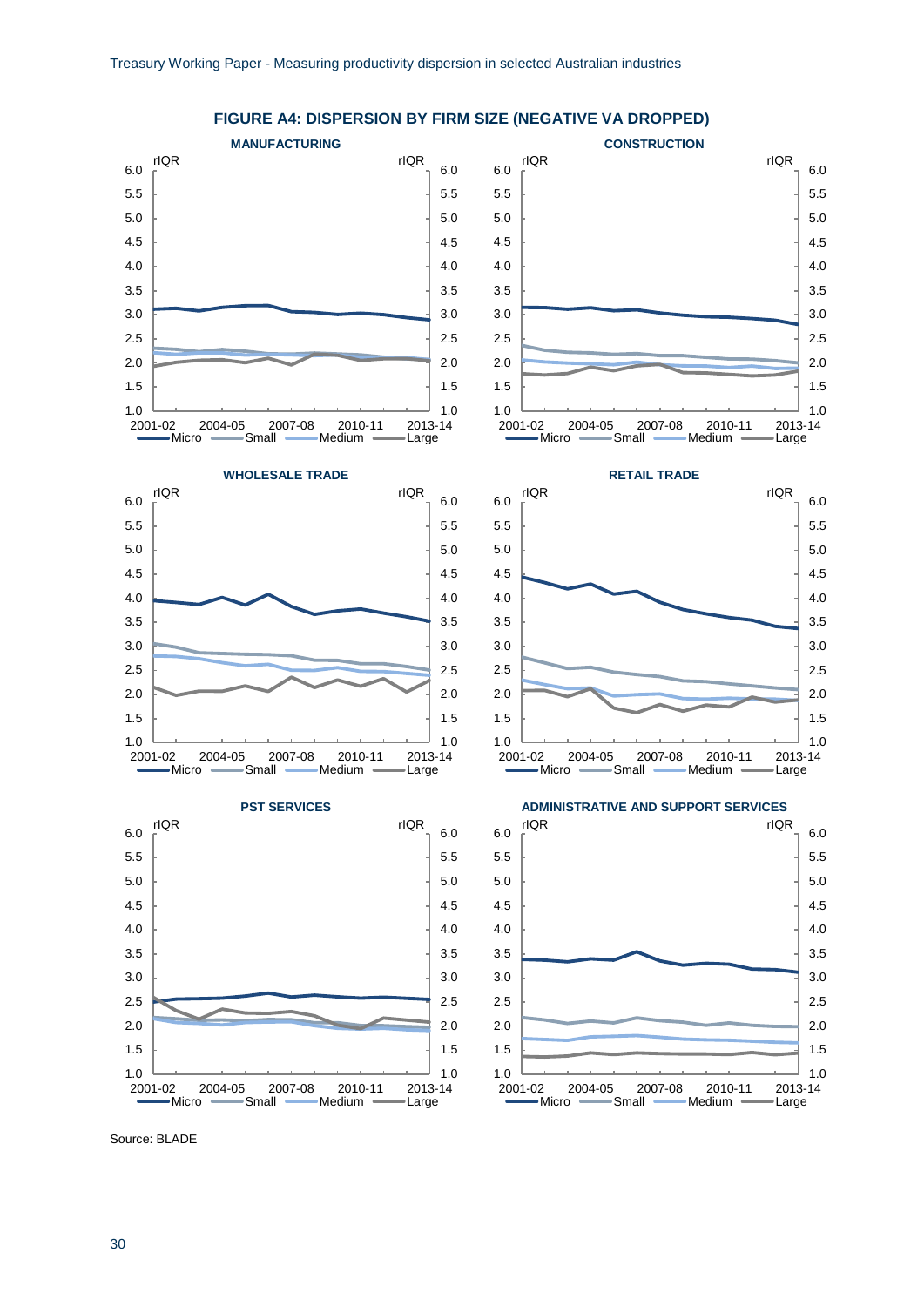## <span id="page-36-0"></span>**APPENDIX B**

## **LABOUR SHARE WEIGHTING**

#### **FIGURE B1: WEIGHTING COMPARISON OF DISPERSION OVER TIME AT 4-DIGIT ANZSIC LEVEL (NEGATIVE VA TRANSFORMED, NUMBER OF FIRMS AND LABOUR SHARE WEIGHTS)**



Source: BLADE.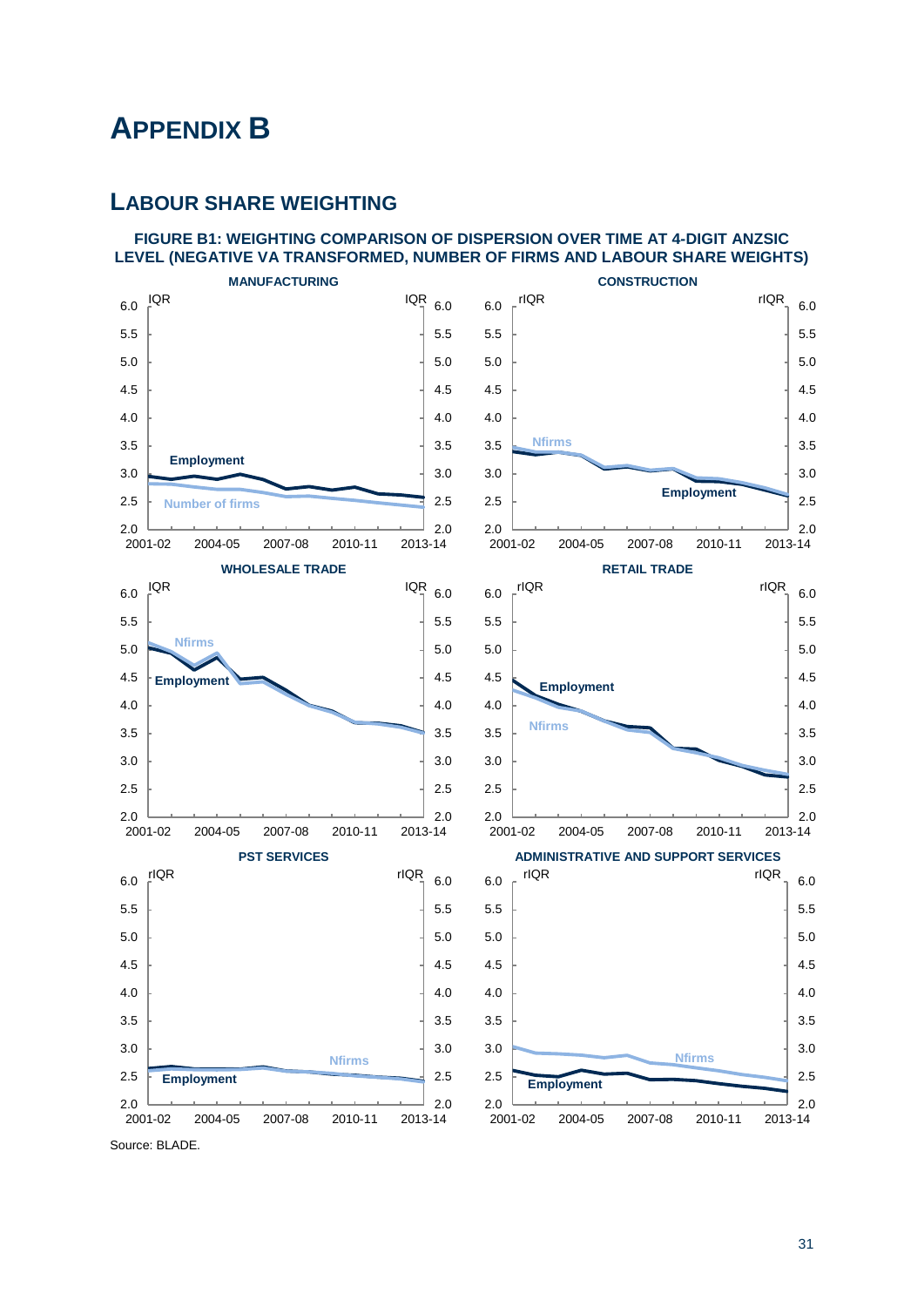## **TABLE B1: DISPERSION AT 4-DIGIT ANZSIC LEVEL, 2001-02 TO 2013-14 (NEGATIVE VA TRANSFORMED, WEIGHTED BY LABOUR SHARE)**

| <b>Division</b>                            | <b>rIQR</b> | r90-10 |
|--------------------------------------------|-------------|--------|
| <b>Manufacturing</b>                       | 2.8         | 14.4   |
| <b>Construction</b>                        | 3.0         | 10.4   |
| <b>Wholesale Trade</b>                     | 4.7         | $n.a*$ |
| <b>Retail Trade</b>                        | 3.5         | $n.a*$ |
| <b>PST Services</b>                        | 2.6         | 9.9    |
| <b>Administrative and Support Services</b> | 2.5         | 8.9    |

\* Not available due to number of firms with negative value added.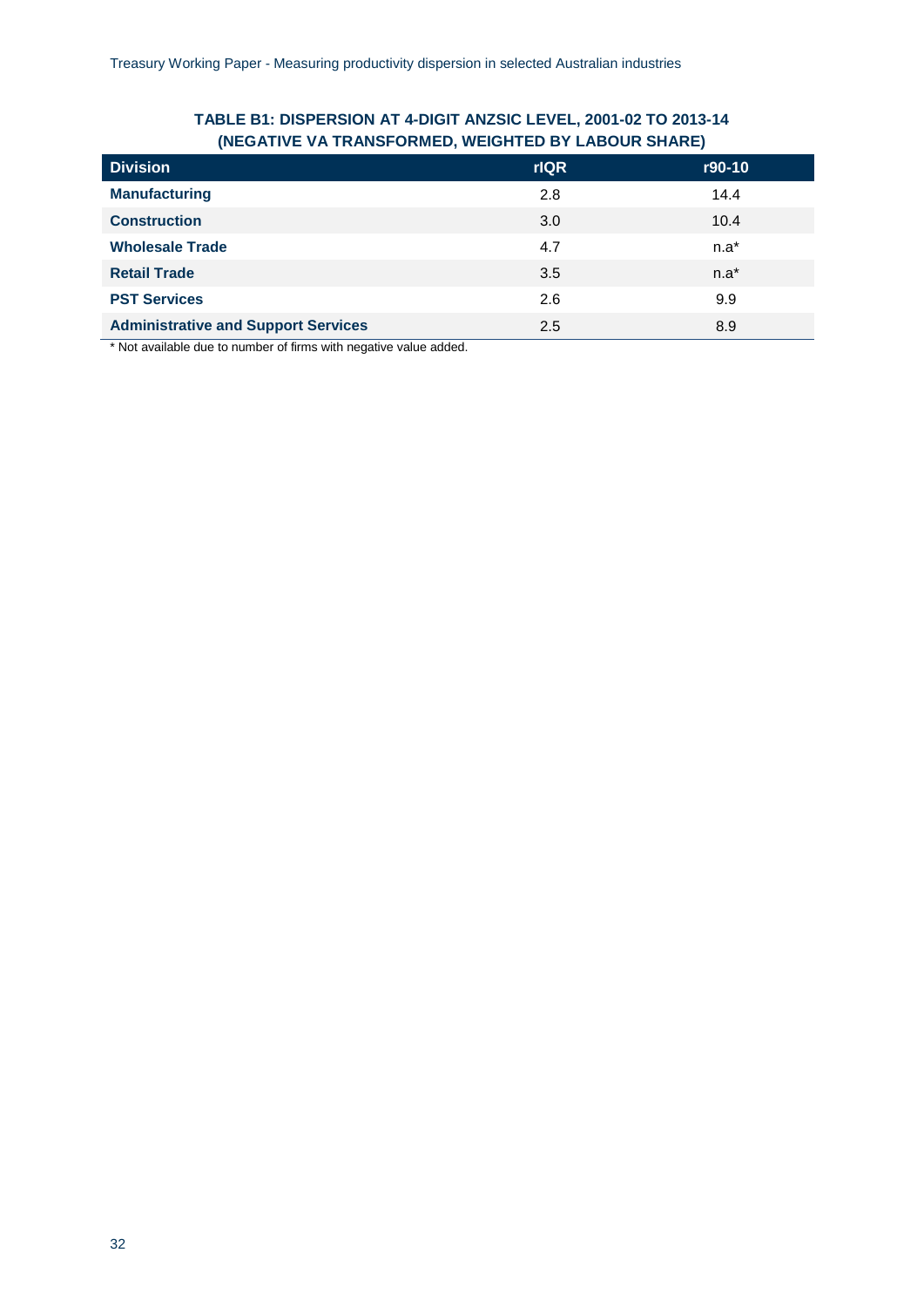# <span id="page-38-0"></span>**APPENDIX C**

## **WHOLESALE TRADE WITH ANZSIC 3606 INCLUDED**

**FIGURE C1: PRODUCTIVITY DISPERSION OVER TIME (NEGATIVE VA TRANSFORMED, WEIGHTED BY NUMBER OF BUSINESSES)**



Source: BLADE.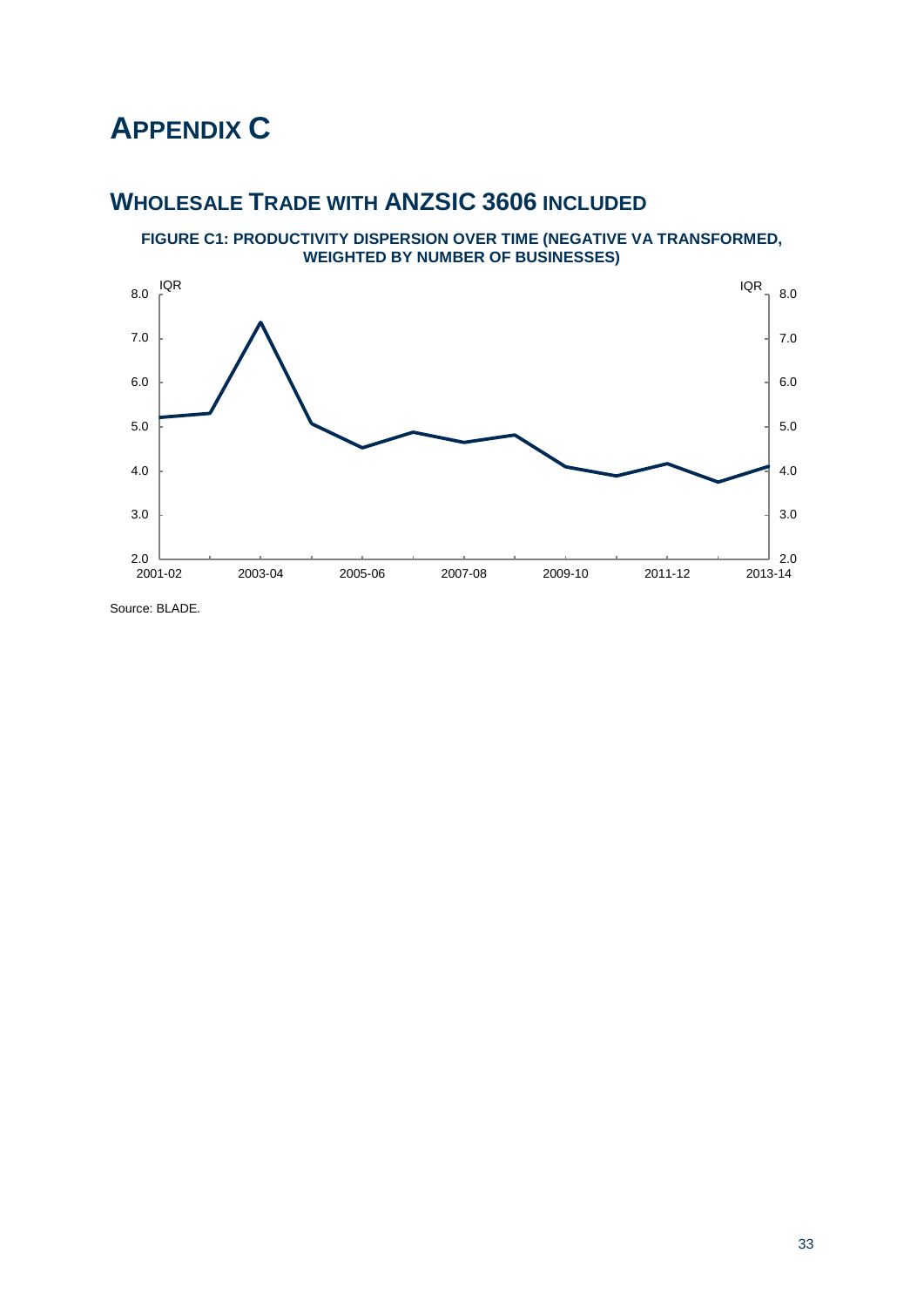# <span id="page-39-0"></span>**APPENDIX D**

## **REGRESSIONS OF PRODUCTIVITY DISPERSION ON ENTRY RATE AND EXIT RATE**

Tables D1 and D2 relate the level of rIQR to the firm entry rate and exit rate respectively, at the 4 digit industry-year unit of observation. The model equations are given by:

$$
rIQR_{it} = \beta_0 + \beta_1 Entry\ rate_{it} + \gamma' 4\ \text{digit Industry} + \delta' Year + \epsilon_{it} \tag{1}
$$

$$
rIQR_{it} = \beta_0 + \beta_1 Exit \ rate_{it} + \gamma' 4 \ \text{digit Industry} + \delta' Year + \epsilon_{it} \tag{2}
$$

which, estimated using fixed effects becomes:

$$
rI\ddot{Q}R_{it} = \beta_1 Entry\ddot{r}ate_{it} + \delta'Y\ddot{e}ar + \ddot{\epsilon}_{it}
$$
\n(3)

$$
rI\ddot{Q}R_{tt} = \beta_1 Extt \ddot{r}ate_{tt} + \delta'Y\ddot{e}ar + \ddot{\epsilon}_{it}
$$
\n(4)

where  $rIQR_{it}$ , Entry rate<sub>it</sub> and Exit rate<sub>it</sub> are the time demeaned values of the rIQR, entry rate and exit rate respectively.

For both regressions, each variable is purged of industry and year fixed effects to facilitate a withinindustry interpretation and to abstract from time-varying shocks and industry factors. For the entry rate a robust positive relationship emerges, whereby an above-average (below-average) entry rate in a 4-digit industry is associated with above-average (below-average) 4-digit industry productivity dispersion (rIQR). The coefficient estimate implies that a 1 percentage point decline in an industry's entry rate is associated with a decline in the industry's rIQR of 0.058. The results for the exit rate were not significant.

|                                  | <b>Productivity dispersion (rIQR)</b> |
|----------------------------------|---------------------------------------|
| <b>Entry rate</b>                | 5.8452**<br>(2.8706)                  |
| <b>Industry Fixed Effects</b>    | <b>YES</b>                            |
| <b>Year Fixed Effects</b>        | <b>YES</b>                            |
| <b>Observations</b>              | 2,730                                 |
| AdjR2<br>$\sim$<br>$\sim$ $\sim$ | 0.6411                                |

#### **TABLE D1: ENTRY RATES: LINKS WITH PRODUCTIVITY DISPERSION (4-DIGIT INDUSTRY, 2002-03 TO 2013-14)**

Note: Robust standard error in parentheses.

\*\*\* denotes statistical significance at the 1% level.

\*\* significance at the 5% level. \* significance at the 10% level.

ns = not significant.

Source: BLADE.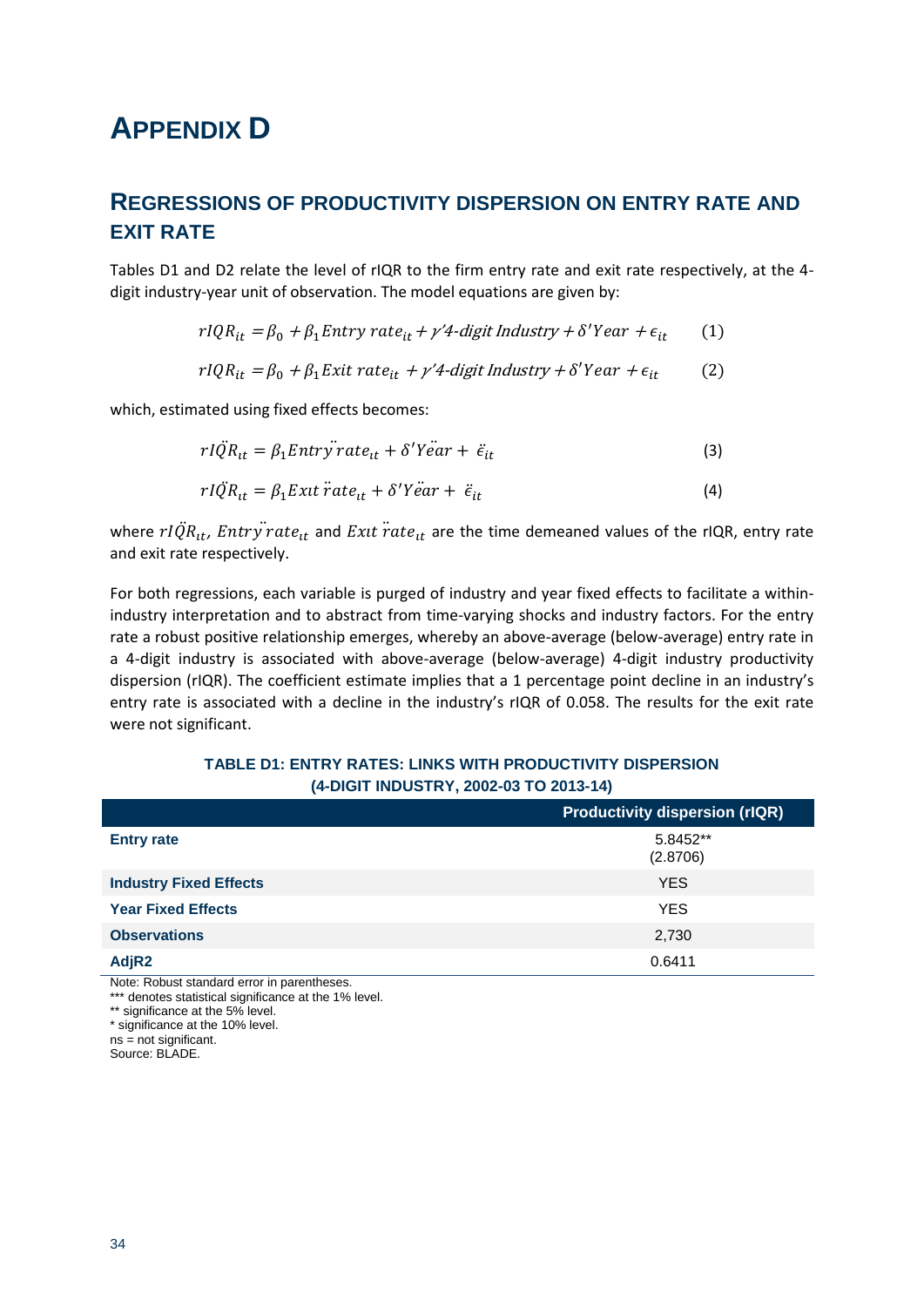| $\frac{1}{2}$ $\frac{1}{2}$ $\frac{1}{2}$ $\frac{1}{2}$ $\frac{1}{2}$ $\frac{1}{2}$ $\frac{1}{2}$ $\frac{1}{2}$ $\frac{1}{2}$ $\frac{1}{2}$ $\frac{1}{2}$ $\frac{1}{2}$ $\frac{1}{2}$ $\frac{1}{2}$ $\frac{1}{2}$ $\frac{1}{2}$ $\frac{1}{2}$ $\frac{1}{2}$ $\frac{1}{2}$ $\frac{1}{2}$ $\frac{1}{2}$ $\frac{1}{2}$ |                                       |  |
|---------------------------------------------------------------------------------------------------------------------------------------------------------------------------------------------------------------------------------------------------------------------------------------------------------------------|---------------------------------------|--|
|                                                                                                                                                                                                                                                                                                                     | <b>Productivity dispersion (rIQR)</b> |  |
| <b>Exit rate</b>                                                                                                                                                                                                                                                                                                    | $-1.7002^{ns}$<br>(2.6863)            |  |
| <b>Industry Fixed Effects</b>                                                                                                                                                                                                                                                                                       | <b>YES</b>                            |  |
| <b>Year Fixed Effects</b>                                                                                                                                                                                                                                                                                           | <b>YES</b>                            |  |
| <b>Observations</b>                                                                                                                                                                                                                                                                                                 | 2,730                                 |  |
| AdjR <sub>2</sub>                                                                                                                                                                                                                                                                                                   | 0.6403                                |  |

### **TABLE D2: EXIT RATES: LINKS WITH PRODUCTIVITY DISPERSION (4-DIGIT INDUSTRY, 2002-03 TO 2013-14)**

Note: Robust standard error in parentheses.

\*\*\* denotes statistical significance at the 1% level.

\*\* significance at the 5% level.

\* significance at the 10% level.

ns = not significant. Source: BLADE.

## **REGRESSIONS OF INDUSTRY PRODUCTIVITY LEVEL AND GROWTH ON PRODUCTIVITY DISPERSION**

Table D3 relates, respectively, the level of log labour productivity and the growth in labour productivity to the rIQR, at the 4-digit industry-year unit of observation. The model equations are given by:

$$
\ln L P_{it} = \beta_0 + \beta_1 r I Q R_{it} + \gamma' 4 \text{-digit Industry} + \delta' Y e a r + \epsilon_{it}
$$
 (5)

$$
Growth LP_{it} = \beta_0 + \beta_1 r IQR_{it} + \gamma' 4\text{-digit Industry} + \delta' Year + \epsilon_{it} \tag{6}
$$

which, estimated using fixed effects becomes:

$$
ln\ddot{L}P_{tt} = \beta_1 r I \ddot{Q}R_{tt} + \delta' Y \ddot{e} ar + \ddot{\epsilon}_{it}
$$
\n(7)

$$
Grow\ddot{t}h\ LP_{tt} = \beta_1 r I \ddot{Q}R_{tt} + \delta' Y \ddot{e}ar + \ddot{\epsilon}_{it}
$$
\n
$$
\tag{8}
$$

where  $ln\ddot{L}P_{tt}$ , Growth  $LP_{tt}$  and  $rI\ddot{Q}R_{tt}$ , are the time demeaned values of log labour productivity, the growth rate of labour productivity and the rIQR respectively.

For both regressions, each variable is purged of industry and year fixed effects to facilitate a within-industry interpretation and to abstract from time-varying shocks and industry factors. For log labour productivity level a robust negative relationship emerges, whereby above-average (below-average) productivity dispersion (rIQR) in a 4-digit industry is associated with a below-average (above-average) level of log labour productivity (significant at the 1 per cent level). The coefficient estimates imply that a decrease in an industry's rIQR of 1.0 is associated with a 0.52 per cent increase in the industry's average labour productivity. The results for labour productivity growth were not significant.